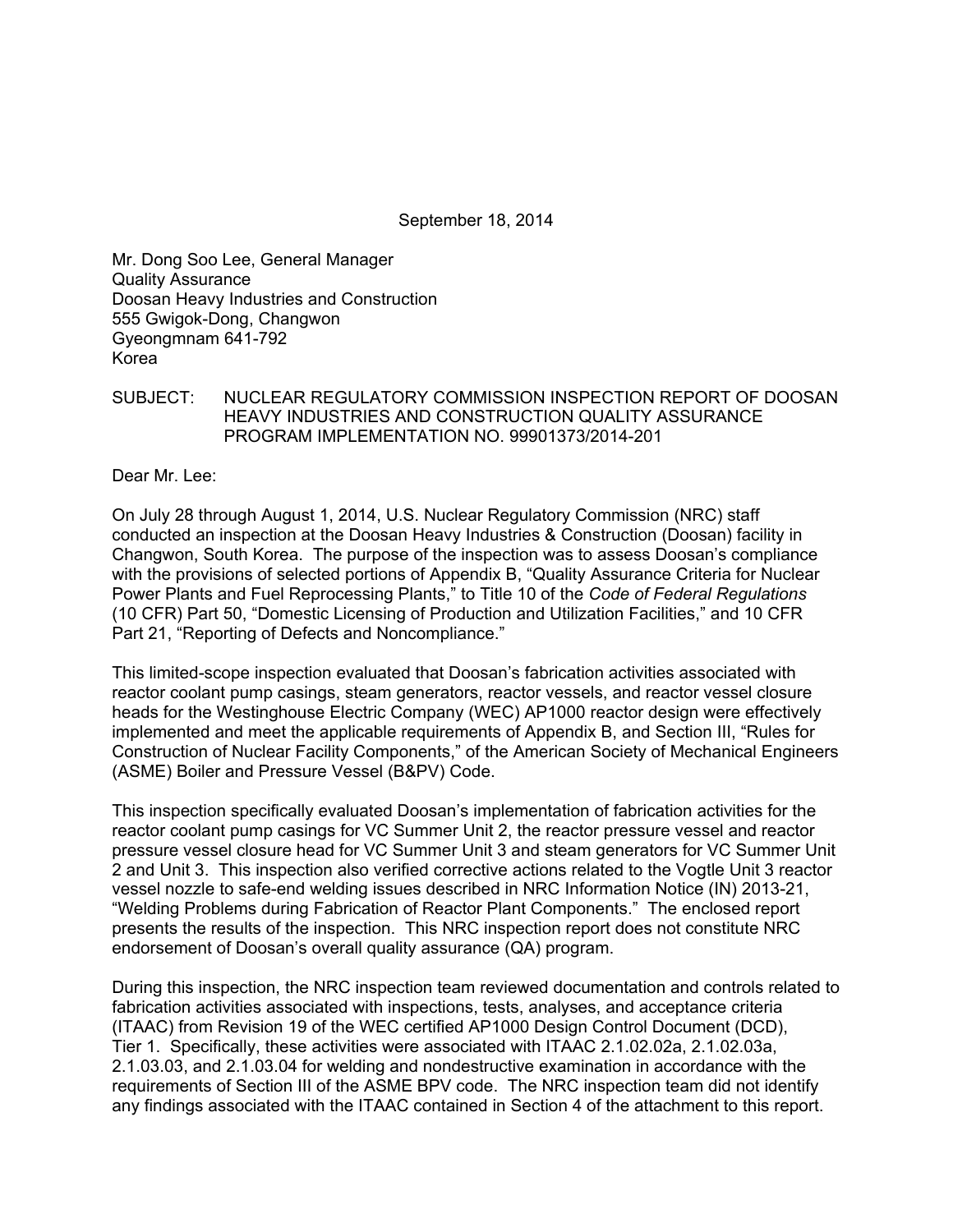D. Lee - 2 -

Based on the results of this inspection, the NRC inspection team concluded that Doosan met all program requirements, and the team did not identify any violations or nonconformances within the scope of the inspection.

In accordance with 10 CFR 2.390, "Public Inspections, Exemptions, Requests for Withholding," of the NRC's "Rules of Practice," the NRC will make available electronically for public inspection a copy of this letter, its enclosure, and your response through the NRC Public Document Room or from the NRC's Agencywide Documents Access and Management System (ADAMS), which is accessible at http://www.nrc.gov/reading-rm/adams.html.

Sincerely,

Edward H. Roach, Chief **/RA/**  Mechanical Vendor Inspection Branch Division of Construction Inspection and Operational Programs Office of New Reactors

Docket No.: 99901373

Enclosures:

1. Inspection Report No. 99901373/2014-201 and Attachment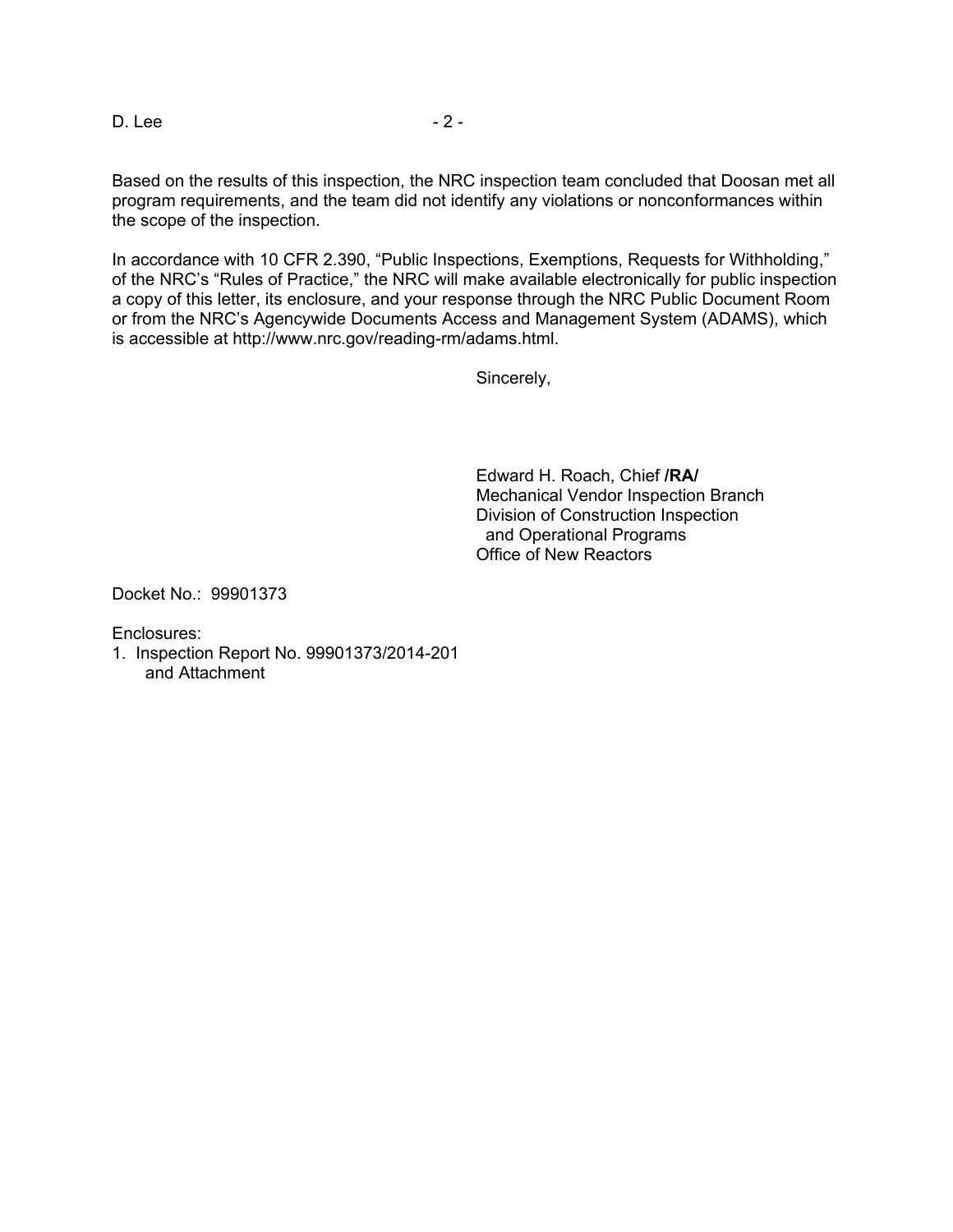D. Lee - 2 -

Based on the results of this inspection, the NRC inspection team concluded that Doosan met all program requirements, and the team did not identify any violations or nonconformances within the scope of the inspection.

In accordance with 10 CFR 2.390, "Public Inspections, Exemptions, Requests for Withholding," of the NRC's "Rules of Practice," the NRC will make available electronically for public inspection a copy of this letter, its enclosure, and your response through the NRC Public Document Room or from the NRC's Agencywide Documents Access and Management System (ADAMS), which is accessible at http://www.nrc.gov/reading-rm/adams.html.

Sincerely,

Edward H. Roach, Chief **/RA/**  Mechanical Vendor Inspection Branch Division of Construction Inspection and Operational Programs Office of New Reactors

Docket No.: 99901373 Enclosures: 1. Inspection Report No. 99901373/2014-201 and Attachment

## **DISTRIBUTION:**

MMitchell RMusser ASakadales RRasmussen jeongsun.kim@doosan.com sewan.park@doosan.com sukkwan.kim@doosan.com ds.lee@doosan.com hwoangyoon.park@doosan.com

## **ADAMS Accession No**.: ML14260A350 NRO-002

| ADAMO AGGOODIUI ITO IIIL ITZUUI IUUU |                 |               | 111 V VVL     |                   |              |
|--------------------------------------|-----------------|---------------|---------------|-------------------|--------------|
| <b>OFFICE</b>                        | NRO/DCIP/MVIB   | NRO/DCIP/MVIB | NRO/DCIP/QVIB | NRO/DE/CIB        | RII/DCI/CIB3 |
| <b>NAME</b>                          | JOrtega-Luciano | RMcIntyre     | KKavanagh     | <b>JHoncharik</b> | AArtayet     |
| <b>DATE</b>                          | 9/10/2014       | 9/17/2014     | 9/18/2014     | 9/18/2014         | 9/18/2014    |
| <b>OFFICE</b>                        | NRO/DCIP/MVIB   |               |               |                   |              |
| <b>NAME</b>                          | <b>ERoach</b>   |               |               |                   |              |
| <b>DATE</b>                          | 9/18/2014       |               |               |                   |              |

# **OFFICIAL RECORD COPY**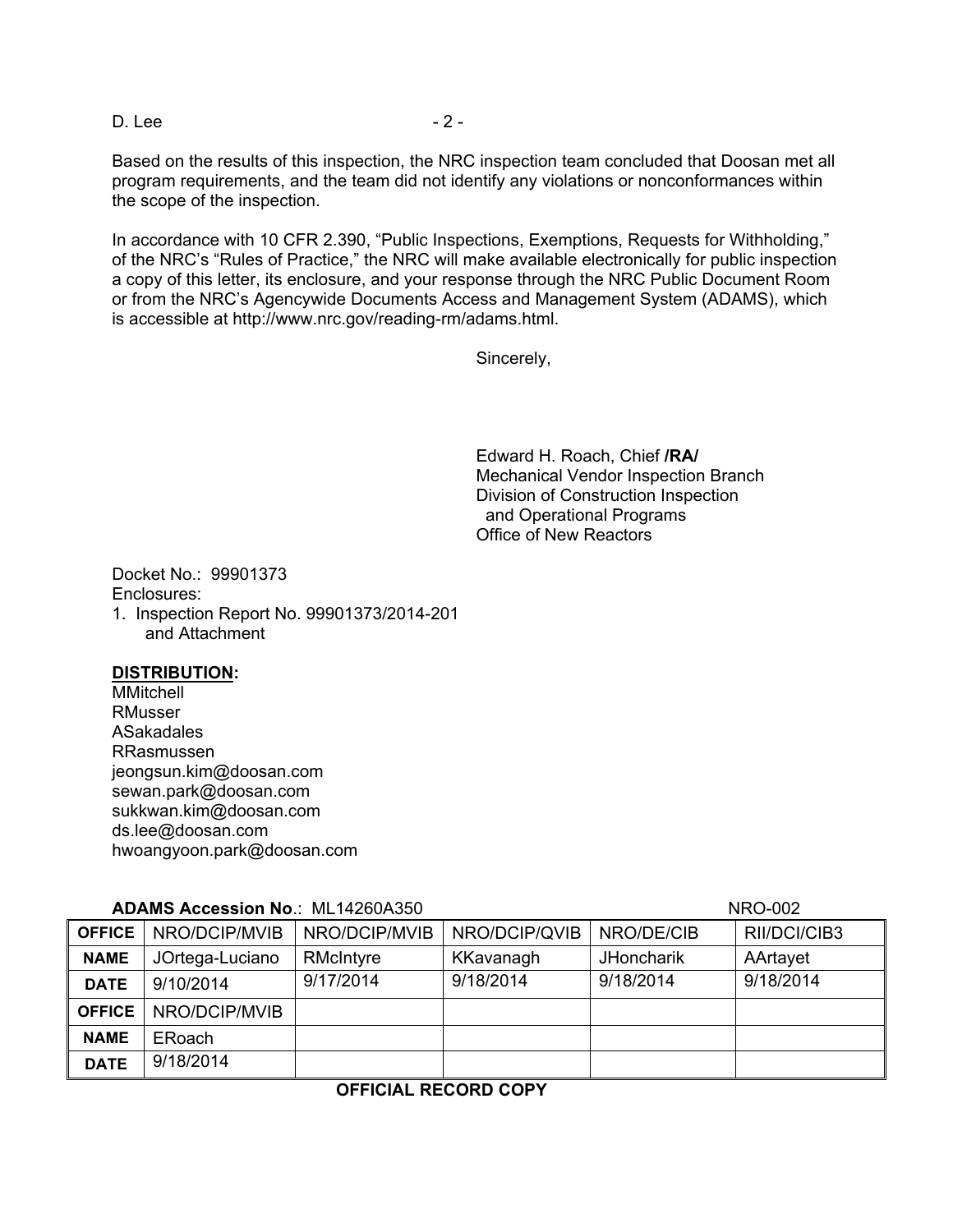## **U.S. NUCLEAR REGULATORY COMMISSION OFFICE OF NEW REACTORS DIVISION OF CONSTRUCTION INSPECTION AND OPERATIONAL PROGRAMS VENDOR INSPECTION REPORT**

| Docket No.:                       | 99901373                                                                                                                                                                                                                                                                                                                                                                                                                   |  |
|-----------------------------------|----------------------------------------------------------------------------------------------------------------------------------------------------------------------------------------------------------------------------------------------------------------------------------------------------------------------------------------------------------------------------------------------------------------------------|--|
| Report No.:                       | 99901373/2014-201                                                                                                                                                                                                                                                                                                                                                                                                          |  |
| Vendor:                           | Doosan Heavy Industries and Construction<br>555 Gwigok-Dong, Changwon<br>Gyeongmnam 641-792<br>Korea                                                                                                                                                                                                                                                                                                                       |  |
| Vendor Contact:                   | Mr. Dong Soo Lee<br>General Manager, Quality Assurance Team<br>ds.lee@Doosan.com                                                                                                                                                                                                                                                                                                                                           |  |
| <b>Nuclear Industry Activity:</b> | Doosan is one of the largest manufacturers of reactor vessels,<br>steam generators, reactor internals, and balance of plant<br>components for the nuclear industry worldwide. Doosan provides<br>components to the current US fleet of nuclear reactors as<br>replacement components and has been selected as the primary<br>manufacturer of large components for the AP1000 reactors to be<br>built in the United States. |  |
| <b>Inspection Dates:</b>          | July 28 - August 1, 2014                                                                                                                                                                                                                                                                                                                                                                                                   |  |
| <b>Inspection Team:</b>           | Richard P. McIntyre NRO/DCIP/MVIB, Inspection Lead<br>Kerri Kavanagh NRO/DCIP/QVIB<br>Jonathan Ortega NRO/DCIP/MVIB<br>John Honcharik NRO/DE/MCB, Technical Specialist<br>Alain Artayet R-II/DCI/CIB3                                                                                                                                                                                                                      |  |
| Approved by:                      | Edward H. Roach, Chief<br>Mechanical Vendor Inspection Branch<br>Division of Construction Inspection<br>and Operational Programs<br><b>Office of New Reactors</b>                                                                                                                                                                                                                                                          |  |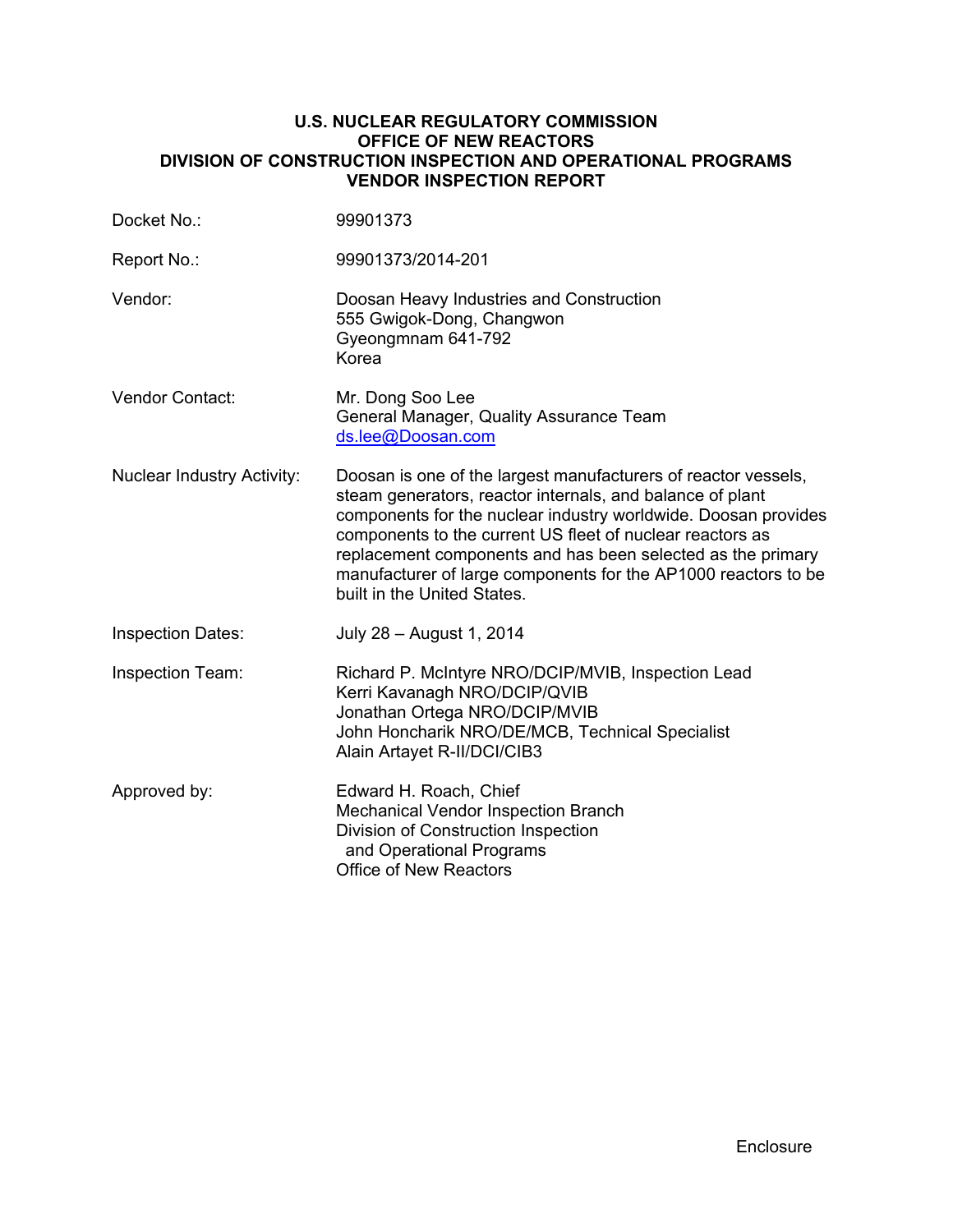# **EXECUTIVE SUMMARY**

## Doosan Heavy Industries and Construction 99901373/2014-201

The U.S. Nuclear Regulatory Commission (NRC) staff conducted a vendor inspection at the Doosan Heavy Industries & Construction (Doosan) facilities in Changwon, South Korea, to verify that it had implemented an adequate quality-assurance (QA) program that complies with the requirements of Appendix B, "Quality Assurance Criteria for Nuclear Power Plants and Fuel Reprocessing Plants," to Title 10 of the *Code of Federal Regulations* (10 CFR) Part 50, "Domestic Licensing of Production and Utilization Facilities." In addition, the NRC inspection team also verified that Doosan had implemented a program under 10 CFR Part 21, "Reporting of Defects and Noncompliance," and Section III, "Rules for Construction of Nuclear Facility Components," of the American Society of Mechanical Engineers (ASME) Boiler and Pressure Vessel (BPV) Code, that met the NRC's regulatory requirements. The NRC inspection team conducted the inspection from July 28 through August 1, 2014.

This was the fourth NRC inspection of Doosan's implementation quality activities. The NRC performed inspections in 2008 and 2009, and participated in a joint inspection led by the Korea Institute of Nuclear Safety (KINS) in 2011. Previous inspections identified findings related to 10 CFR Part 21, commercial grade dedication, qualification of suppliers, and corrective action. This inspection also verified Doosan took appropriate corrective actions to address a 2009 NRC Inspection Report Nonconformance finding.

Three individuals from the KINS observed this inspection. These observations foster the sharing of international experiences with the construction of new reactors, oversight of vendors, and modular construction techniques consistent with the objectives of the Multinational Design Evaluation Program.

This inspection specifically evaluated Doosan's implementation of quality activities associated with the fabrication for reactor coolant pump casings, steam generators, reactor vessels, and reactor vessel closure heads for the Westinghouse Electric Company (WEC) AP1000 reactor design. These activities were specific to the VC Summer Units 2 and 3 and Vogtle Unit 3 plants. This inspection also verified corrective actions related to the Vogtle Unit 3 reactor vessel nozzle to safe-end weld issues described in Information Notice (IN) 2013-21.

These regulations served as the bases for the NRC inspection:

- Appendix B to 10 CFR Part 50
- 10 CFR Part 21

During the course of this inspection, the NRC inspection team implemented Inspection Procedure (IP) 43002, "Routine Inspections of Nuclear Vendors," dated July 15, 2013; IP 36100, "Inspection of 10 CFR Part 21 and Programs for Reporting Defects and Noncompliance," dated February 13, 2012; IP 65001.B, "Inspection of the ITAAC-related Welding Program," dated September 25, 2013; and IP 65001.F, "Inspection of ITAAC-related Design and Fabrication requirements," dated September 20, 2013.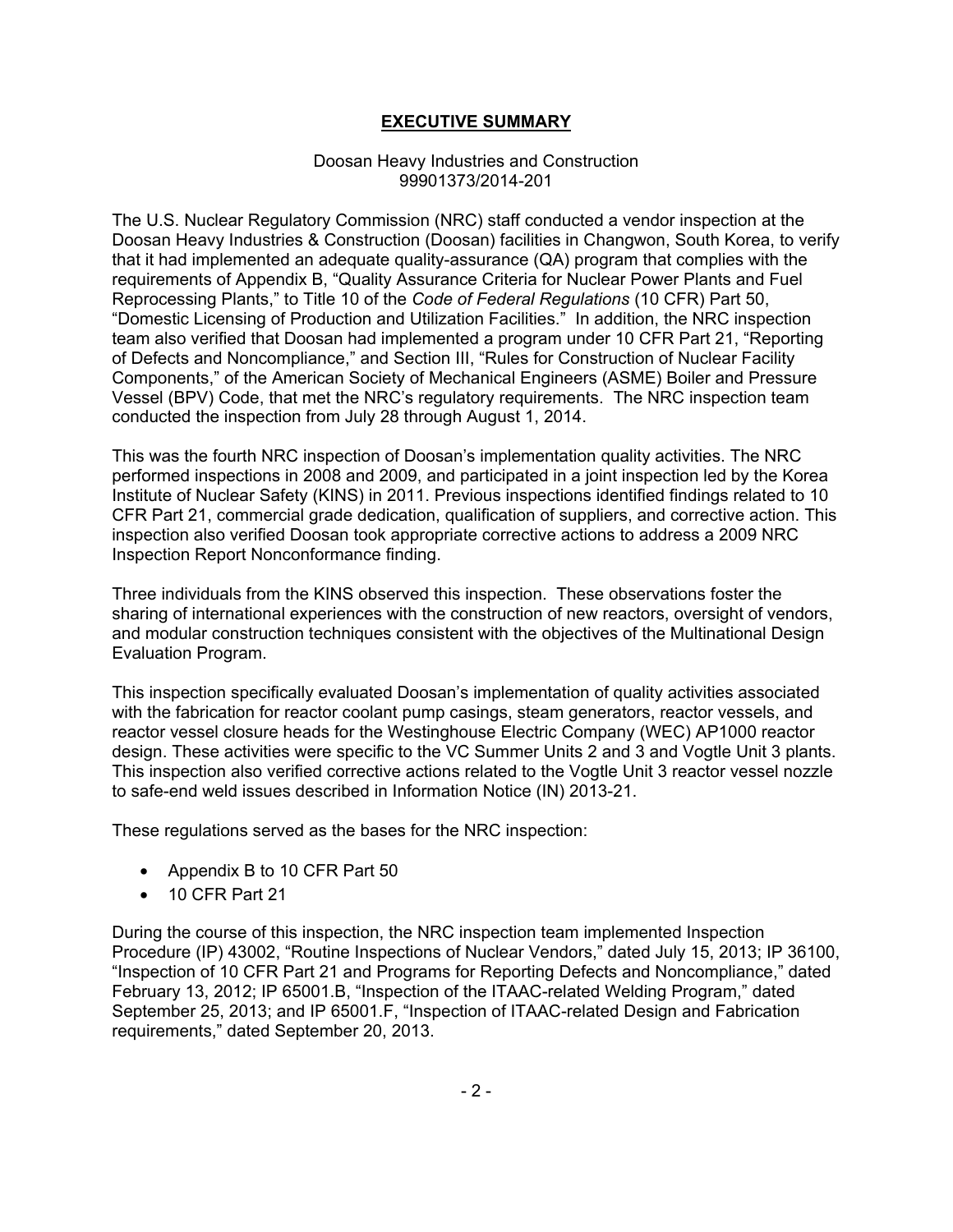Some of the specific activities observed by the NRC inspection team included the following VC Summer fabrication activities.

- Welding for the Unit 2 reactor cooling pump (RCP) casings to the primary outlet nozzles of both steam generators;
- Review of postweld heat treatment (PWHT) strip charts of the Unit 3 reactor vessel (RV) upper and lower shells;
- Welding of the Unit 3 RV direct vessel injection (DVI) nozzle B to the safe-end;
- Calibration of welding machines and digital thermometer with thermocouple probe;
- Nondestructive examination (NDE) Liquid penetrant examination (NDE-PT) of the Unit 3 steam generator 3B primary inlet nozzle safe-end; and
- Final weld radiographic examination (NDE-RT) records and films for the Unit 3 RV DVI nozzle A to safe-end, and inlet nozzles B and C to safe-ends.

In addition to observing these activities, the NRC inspection team verified that measuring and test equipment (M&TE) was properly identified, marked, calibrated, and used within its calibrated range. The inspectors also walked down Doosan's assembly floor areas and verified that nonconforming components were properly identified, marked, and segregated when practical, to ensure that they were not reintroduced into the manufacturing processes.

The NRC inspection team determined that, in general, the fabrication activities that Doosan performed in support of safety-related reactor coolant pump casings, steam generators, reactor vessels, and reactor vessel closure heads were performed in accordance with the Commission's rules and regulations and the technical and quality requirements passed down to Doosan from NRC licensees or its contractors. The information below summarizes the results of this inspection.

# 2012 Reactor Vessel Nozzle to Safe-end Weld Corrective Action

The inspection team verified implementation of corrective actions related to previous fabrication issues at Doosan in 2012 associated with the Vogtle Unit 3 reactor vessel nozzle to safe-end welds as described in Information Notice (IN) 2013-21. The primary cause for these fabrication issues in 2012 was loss of weld shielding gas during welding operations due to the ventilation configuration in the vicinity of welding. The inspectors verified implementation of the proposed corrective actions that included revising procedures to better control ventilation configurations to ensure that the correct weld shielding gas is maintained, repairing the welds by excavating the defects from the inside diameter, and adding angle beam ultrasonic testing (UT) of nozzle buttering area.

The inspectors reviewed the new work instruction AP-1000RV-W1009, and found that the corrective actions were applied properly by including information about controlling ventilation to ensure that the correct weld shielding gas is maintained, and revised the UT Procedure for examining the buttering of the dissimilar metal welds.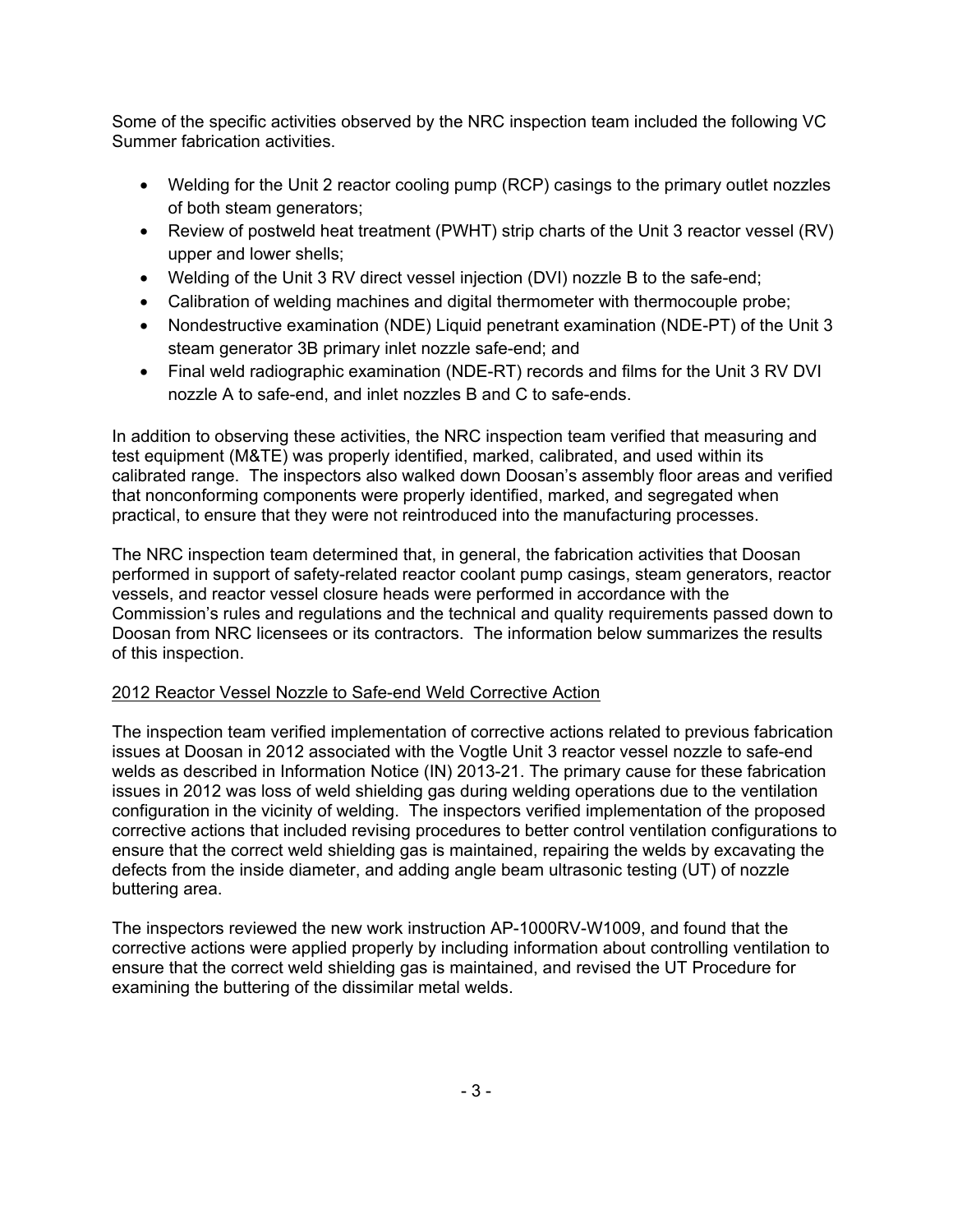## Other Inspection Areas

The NRC inspection team determined that Doosan is implementing its programs for 10 CFR Part 21, control of special processes such as welding, nondestructive examination (NDE) and postweld heat treatment, control of measuring and testing equipment, oversight of suppliers, procurement document control, nonconformance control, corrective actions, and training in accordance with the applicable regulatory requirements of Appendix B to 10 CFR Part 50. Based on the limited sample of documents reviewed and activities observed, the NRC inspection team also determined that Doosan is implementing its policies and procedures associated with these programs.

As a result of this inspection, Doosan generated three quality assurance Issue Reports (IRs) to address concerns of low significance identified by the NRC inspection team that did not meet the threshold of more than minor concerns as defined by Inspection Manual Chapter 0617, "Vendor and Quality Assurance Implementation Inspection Reports."

No findings of significance were identified.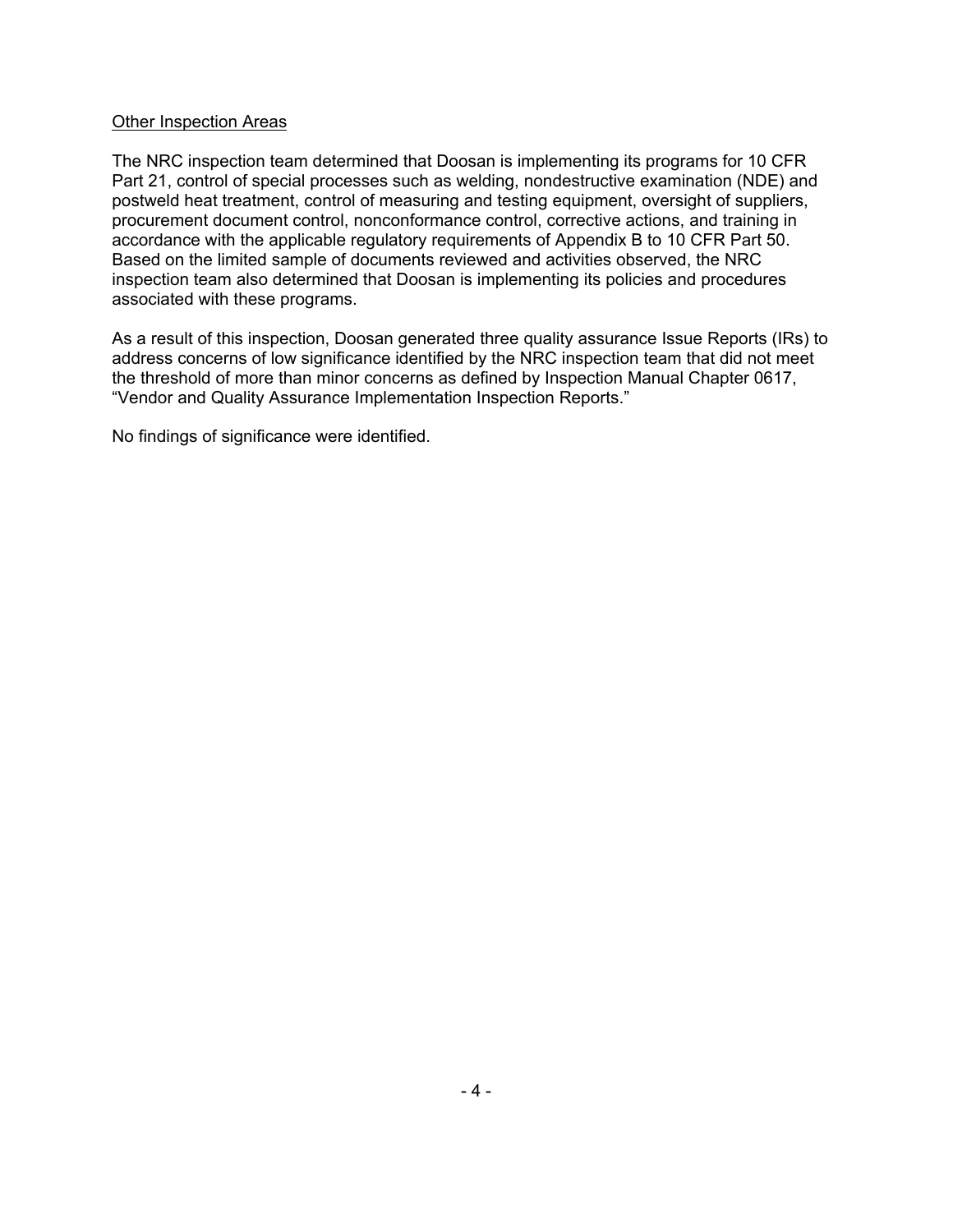# **REPORT DETAILS**

## 1. 10 CFR Part 21 Program

## a. Inspection Scope

The NRC inspection team reviewed Doosan Heavy Industries and Construction's (Doosan) policies and implementing procedures that govern its Title 10 of the Code of Federal Regulations (10 CFR) Part 21, "Reporting of Defects and Noncompliance," program to verify that the requirements had been effectively implemented for evaluating deviations and failures to comply. The inspectors reviewed Doosan's procedures that govern corrective actions, the control and correction of nonconforming items, as well as interviewed quality assurance staff and engineers, to verify an adequate and direct connection to the 10 CFR Part 21 program, and compliance with regulatory requirements. Additionally, the inspectors reviewed and evaluated postings for compliance with 10 CFR 21.6, "Posting Requirements."

The attachment to this inspection report lists the documents reviewed by the NRC inspection team.

b. Observations and Findings

No findings of significance were identified.

c. Conclusion

The NRC inspection team determined that the implementation of Doosan's program for 10 CFR Part 21 was consistent with the regulatory requirements of 10 CFR Part 21. No findings of significance were identified.

## 2. Control of Special Processes

## a. Inspection Scope

The NRC inspection team reviewed Doosan policies and implementing procedures that govern the control of special processes to verify compliance with the regulatory requirements of Criterion IX, "Control of Special Processes," of Appendix B to 10 CFR Part 50. Specifically, for welding and heat treatment activities, the NRC inspection team reviewed shop travelers, weld procedure specifications (WPS), supporting procedure qualification records (PQR), heat treatment procedures, welding operator qualifications, and the calibration certificates of the measuring equipment. For nondestructive examination (NDE), the NRC inspection team reviewed liquid penetrant testing (PT) procedures, PT reports, PT examiner qualifications, radiographic (RT) procedures, ultrasonic Testing (UT) procedures, and UT Level III inspector qualifications. The NRC inspection team also reviewed the calibration certificates of the measuring equipment related to these NDE activities.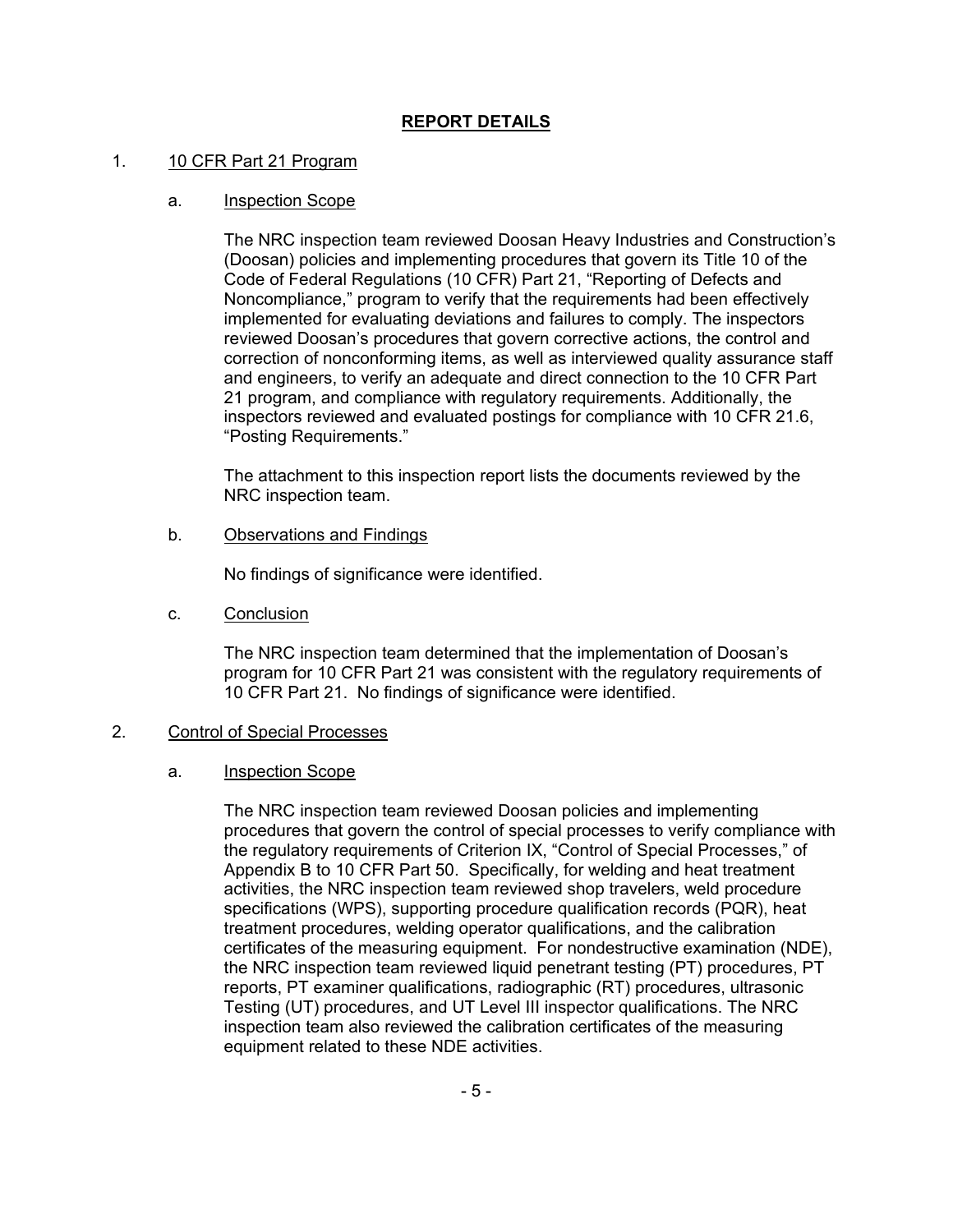Some of the specific activities observed by the NRC inspection team included the following VC Summer fabrication activities.

- Welding for the Unit 2 reactor cooling pump (RCP) casings to the primary outlet nozzles of both steam generators;
- Review of postweld heat treatment (PWHT) strip charts of the Unit 3 reactor vessel (RV) upper and lower shells;
- Welding of the Unit 3 RV direct vessel injection (DVI) nozzle B to the safe-end;
- Calibration of welding machines and digital thermometer with thermocouple probe;
- Liquid penetrant examination (NDE-PT) of the Unit 3 steam generator (SG) 3B primary inlet nozzle safe-end; and
- Final weld radiographic examination (NDE-RT) records and films for the Unit 3 RV DVI nozzle A to safe-end, and inlet nozzles B and C to safeends.

These activities were associated with inspections, tests, analyses, and acceptance criteria (ITAAC) 2.1.02.02a, 2.1.02.03a, 2.1.03.03, and 2.1.03.04 related to welding fabrication and NDE in accordance with the requirements of the 1998 Edition including 2000 Addenda of the American Society of Mechanical Engineers (ASME) Boiler and Pressure Vessel Code, Section III, Division 1, Subsection NB, Class 1 Components.

## b. Observations and Findings

## b.1 Welding Process

At the time of the inspection, Doosan was fabricating the AP1000 reactor vessel for VC Summer Unit 3 and AP1000 SG for VC Summer Units 2 and 3 and Vogtle Units 3 and 4. The NRC inspection team witnessed mechanized gas tungsten arc welding (GTAW) welding for VC Summer Unit 3 RV nozzle to safe-end (weld joint number 401-20B) for the DVI nozzle B and VC Summer 2 SG primary outlet nozzle to RCP casing welds for SG A (weld joints 201-96A and 201-96B) and SG B (weld joints 201-96A and 201-96B). The NRC inspection team verified that the WPS AT-0843-129, Revision 4, and WPS AT-0843-147, Revision 3, were qualified in accordance with the requirements of ASME Code, Sections III and IX using the supporting PQRs and the applicable Doosan procedures.

The NRC inspection team verified that the applicable welding data; such as weld material and heat/lot number, WPS, inspection procedures used, and that the final inspection results were recorded in accordance with the applicable Doosan procedures and instructions. The NRC inspection team reviewed two weld travelers 101220200 for RCP-B casing weld to SG-A and 101220201 for RCP-A casing weld to SG-B and also observed the control of welding parameters for the mechanized narrow-groove gas GTAW process of the RCP casing to the SG outlet nozzles. The NRC inspection team determined that the traceability of weld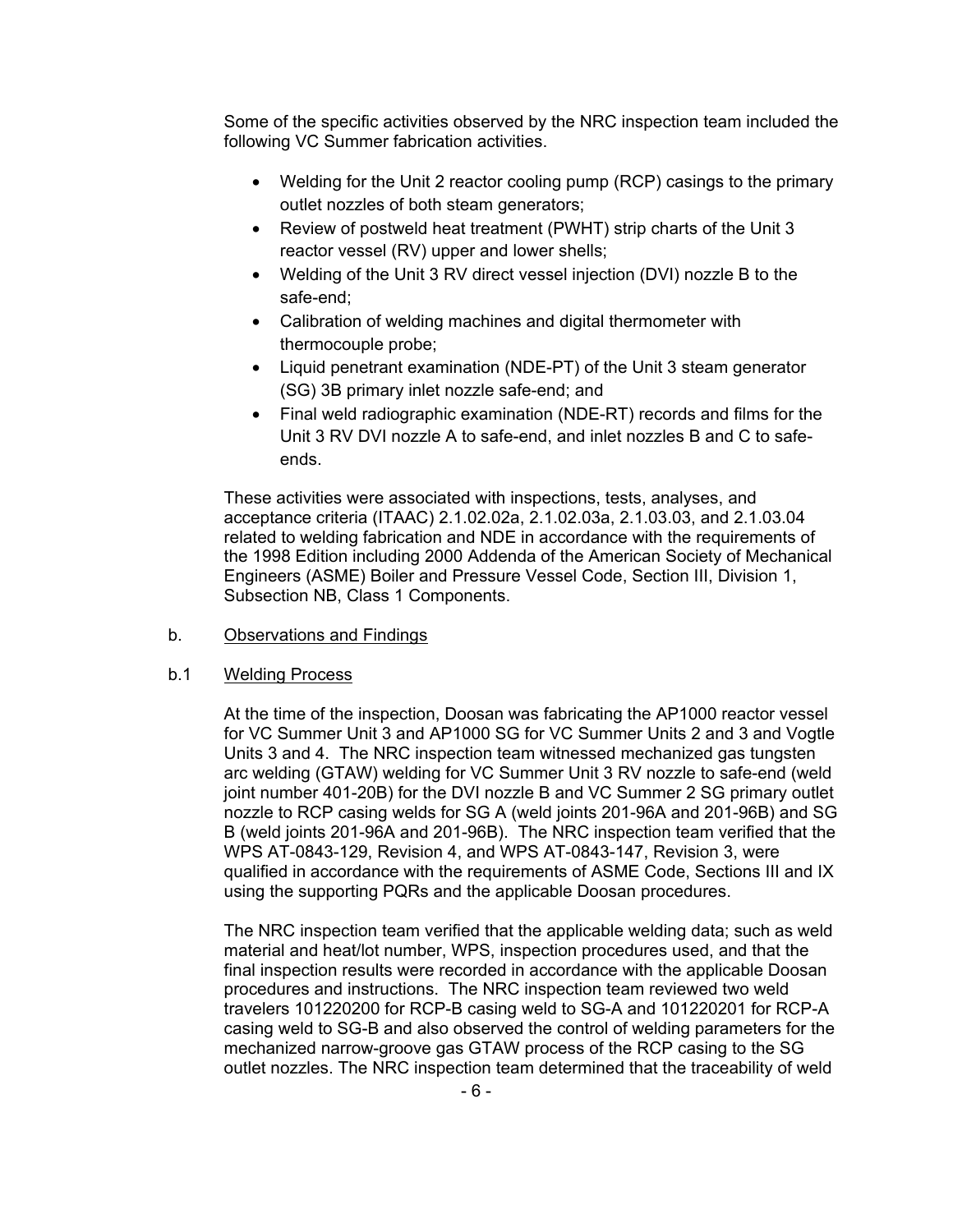filler materials and welding operators, adherence to quality control (QC) and authorized nuclear inspector (ANI) inspection hold points, and the control of welding were in accordance with the requirements of ASME Section III and recorded on the associated weld log for each weld joint along with the applicable NDE results.

The NRC inspection team also reviewed PWHT strip charts for the upper and lower shells (Serial Nos. F08697-030 and F09157-050, respectively) for the VC Summer Unit 3 RV. The NRC inspection team determined that the heating and cooling rates, and hold time and temperature were in accordance with the requirements of ASME Section III.

The NRC inspection team reviewed calibration records for two orbital welding machines (Nos. WY153 and WY136) and a digital thermometer with Type K thermocouple surface probe used for welding the RCP casings to the SG outlet nozzles. The NRC inspection team determined that the equipment were within the allowable ranges in accordance with the requirements of the Doosan calibration procedures with referenced standards of the National Institute of Standards and Technology (NIST).

#### b.2 Welding Corrective Actions

#### Vogtle Unit 3 Reactor Vessel Nozzle to Safe-end Welds

The NRC inspection team reviewed corrective actions related to 2012 fabrication issues associated with the Vogtle Unit 3 RV nozzle to safe-end welds that were described as part of NRC Information Notice (IN) 2013-21, which resulted in corrective actions being taken to ensure consistent quality welds. The primary cause for these fabrication issues in 2012 was identified as a loss of weld shielding gas during welding operations due to the ventilation configuration in the vicinity of the welding. Proposed corrective actions included revising procedures to better control ventilation configurations to ensure that the correct weld shielding gas is maintained, repairing the welds by excavating the defects from the inside diameter, and adding angle beam ultrasonic testing of the nozzle buttering area.

To verify the implementation of the 2012 corrective action, the NRC inspection team observed current welding using WPS AT-0843-129, revision 4, on the VC Summer 3 Unit RV nozzle to safe-end (weld joint number 401-20B) for the DVI nozzle B. The work package included work instruction AP-1000RV-W1009, Revision 2, which is specifically for welding the RV nozzle to safe-end welds. The NRC inspection team reviewed the work instruction and found that the corrective actions were applied properly and the work instructions included information about controlling ventilation to ensure that the correct weld shielding gas is maintained, and added the angle beam UT examination method of UT procedure EPAU-1105, Revision 0 for examining the buttering of the dissimilar metal welds.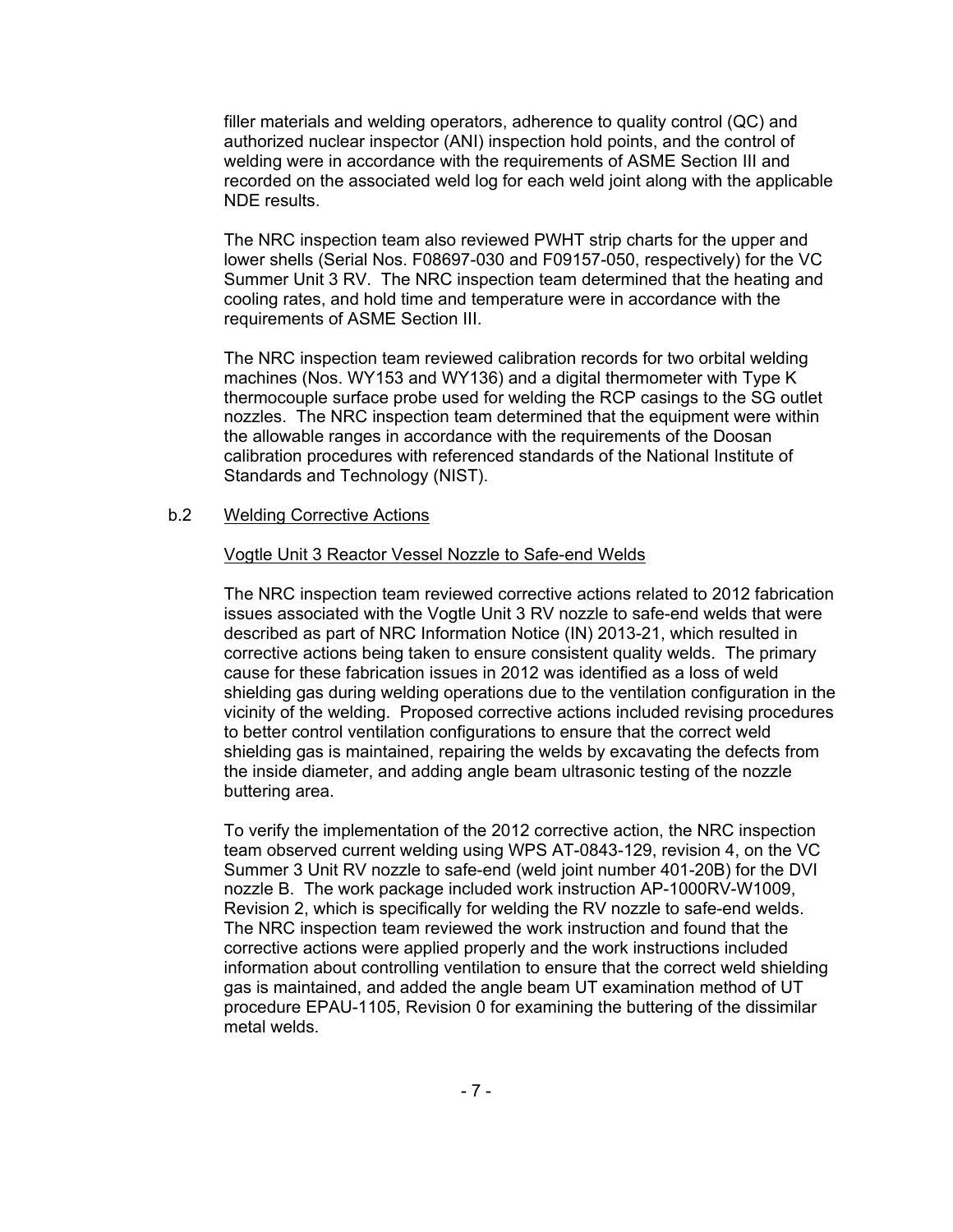#### VC Summer Unit 3 Reactor Vessel Nozzle to Safe-end Welds

During observation of the VC Summer Unit 3 DVI nozzle B welding, the NRC inspection team discovered that the VC Summer 3 RV inlet nozzles A, B, and C to safe-end welds and the outlet nozzle B to safe-end weld were previously welded, but the welds were removed by machining due to the identification of numerous defects during NDE. The NRC inspection team noted that these welds were completely removed and re-welded, which is the preferred method. Weld repairs initiated from the piping inside diameter in contact with reactor coolant, may introduce residual tensile stresses on the surface of the weld in contact with reactor coolant. This can potentially contribute to weld degradation mechanisms such as primary water stress-corrosion cracking (PWSCC) as stated in NRC IN 2013-21. Doosan generated nonconformance report (NCR) 14100283 and NCR 14100324 for these nonconforming conditions discovered in 2014. The NRC inspection team reviewed these NCRs along with the associated corrective action report (CAR) 1401841. The root cause analysis dated May 16, 2014, determined that the cause was the absence of the gas diffuser screen in the gas cup of the welding machines. The proposed corrective action was to issue a checklist to verify the presence of the diffuser screen prior to welding. The corrective action was reviewed by the NRC inspection team and found to be properly implemented by requiring a procedure checklist which is signed by the welding operator and also implementing a pre-job briefing that includes details for verifying that the gas diffuser screen is in gas cup, prior to welding. During inspection of the welding activities for the VC Summer Unit 3 RV DVI nozzle B to the safe-end, the NRC inspection team verified that the gas diffuser screen was in position in gas cup of the welding machine.

## VC Summer Unit 2 Steam Generator Primary Outlet Nozzle to Reactor Coolant Pump Casing Welds

The NRC inspection team reviewed welding procedure, AT-0843-147, Revision 3, for the VC Summer Unit 2 SG primary outlet nozzle to RCP casing welds for SG A (weld joints 201-96A and 201-96B) and SG B (weld joints 201-96A and 201-96B). During review of the weld traveler number 101220200, the NRC inspection team noticed that these welds were repaired previously for porosity found during radiographic examination. Doosan generated NCR 14100144 for this nonconforming condition and the referenced CAR 140097 for additional corrective actions. CAR 140097 documented radiographic indications found on the VC Summer Unit 2 and Vogtle Unit 3 RCP casing UT calibration block mockup fabricated using the same welding procedure, AT-0843-147, Revision 3. The common cause failure based on a root cause analysis, dated May 14, 2014, identified the absence of the gas diffuser screen in the gas cup of the welding machines. The NRC inspection team noted that the welds for the SG primary nozzle to RCP casing and the RV to safe-end were all welded in the same time period between 2013 and 2014. The indications were not realized until Doosan completed the radiographic examination of the VC Summer Unit 2 and Vogtle Unit 3 RCP casing UT calibration block mock-up. The NRC inspection team reviewed Doosan's corrective action and found it to be properly implemented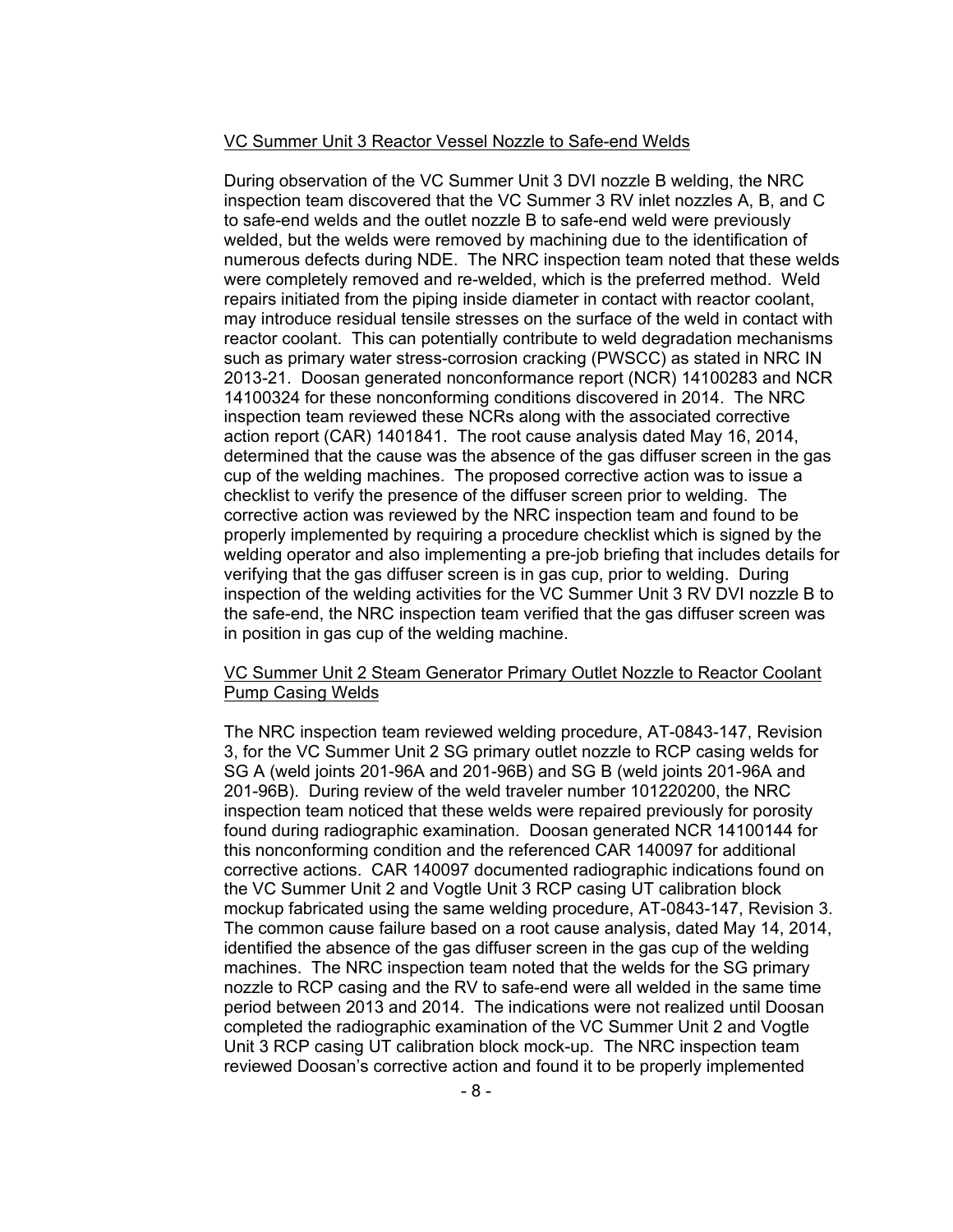through the procedure checklist which is signed by the welding operator and a pre-job briefing that included details of verifying the gas diffuser screen prior to welding.

The NRC inspection team also noted that since the inspection of the welds was not performed as each weld was completed; the common cause failure was not discovered by Doosan until numerous welds were fabricated. This resulted in a missed opportunity to identify the failure mode and perform trending in the corrective action process. This missed opportunity resulted in multiple welds being reworked for the same common cause failure of not having a diffuser screen in the gas cup of the welding machine.

#### b.3 Nondestructive Examination

The NRC inspection team evaluated PT inspections of the VC Summer Unit 3B SG in accordance with the applicable Doosan procedures. The NRC inspection team witnessed PT inspections of the SG 3B primary inlet nozzle safe-end Part-No. 55-101 of SA336-F316LN stainless steel on weld traveler No. 101202950. The inspector verified that the examinations were performed in accordance with Doosan Procedure EPAP1101 and were performed by qualified personnel and qualified procedures in accordance with the requirements of ASME Code, Sections III and V and American Society for Nondestructive Testing (ASNT) Recommended Practice No. SNT-TC-1A, "Personnel Qualification and Certification in Nondestructive Testing," 1992 Edition.

The NRC inspection team reviewed three radiographic examination reports and films for the RV weld joints 401-20A for the DVI nozzle to safe-end, and joints 201-20B and 201-20C for the upper shell inlet nozzles to safe-ends. The NRC inspection team determined that the hole-type Image Quality Indicator (IQI), film density in the area of interest using a calibrated densitometer, and weld identification and radiograph location markings were performed in accordance with the requirements of ASME Section V, Article 2, Radiographic Examination.

## b.4 Qualification and Training of Welding and Nondestructive Testing Personnel

The NRC inspection team reviewed the associated welding operator qualification records and confirmed that the welding operators had completed the required training and had maintained their qualifications in accordance with Doosan procedures. The NRC inspection team also verified that the applicable procedure for welding operator qualification meets the requirements of ASME Code, Sections III and IX. The NRC inspection team reviewed the Doosan procedures for PT, RT and UT inspections, and verified that they were consistent with the applicable code requirements. The NRC inspection team also reviewed the Level II non-destructive inspector qualification records and confirmed they were qualified in accordance with the requirements in ASNT SNT-TC-1A and had sufficient training and previous inspection experience.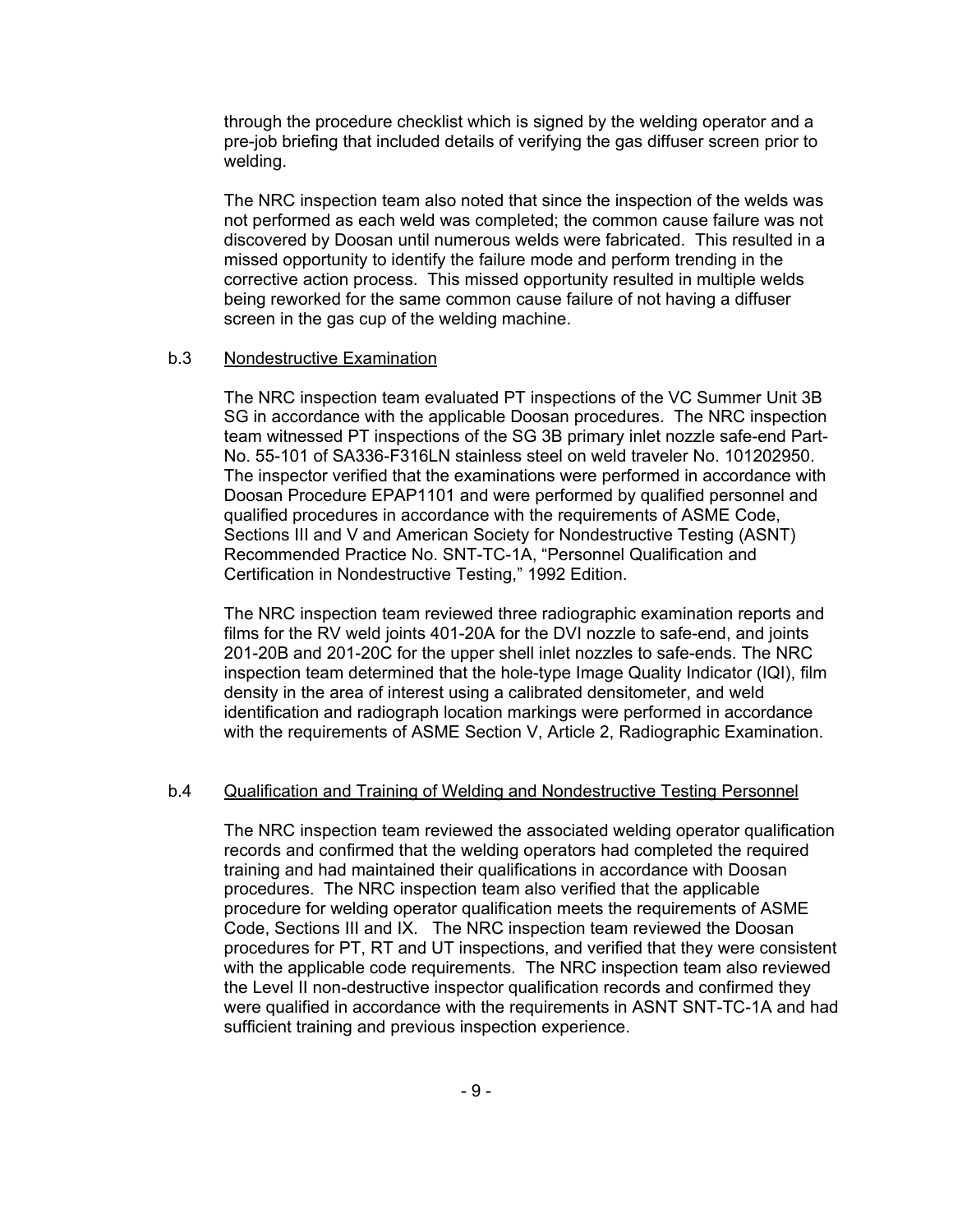The NRC inspection team also reviewed procedure QCP-0204, and the qualifications and certifications of the Principal Level III for NDE-RT, UT, magnetic particle (MT), and PT, (including annual examinations for near-vision acuity, and gray and color contrast differentiation). The NRC inspection team determined that the procedures and personnel qualifications and certifications were in accordance with the 1992 Edition of the ASNT SNT-TC-1A.

## c. Conclusion

The NRC inspection team concluded that Doosan is implementing its process to control the use of special processes in accordance with the regulatory requirements of Criterion IX of Appendix B to 10 CFR Part 50. Based on the limited sample of documents reviewed and interviews conducted, the NRC inspection team also determined that Doosan is adequately implementing a special process control program. No findings of significance were identified.

## 3. Oversight of Contracted Activities

## a. Inspection Scope

The NRC inspection team reviewed Doosan policies and implementing procedures that govern the implementation of its oversight of contracted activities to verify compliance with the requirements of Criterion IV, "Procurement Document Control," and Criterion VII, "Control of Purchased Material, Equipment, and Services" of Appendix B to 10 CFR Part 50.

The NRC inspection team reviewed a sample of safety-related purchase orders (POs), material specifications, and certified material test reports (CMTRs) for U.S. projects to verify that specific procurement requirements were met and documented correctly. The NRC inspection team also verified that the POs included, as applicable, scope of work, right of access to facilities and records for source inspections and audits, reporting and approving disposition of nonconformances, and references to specific drawings, codes, and specifications. In addition, the NRC inspection team confirmed that all of the safety-related POs reviewed included clauses that invoke the provisions of 10 CFR Part 21 and that required the supplier to conduct safety-related work under its approved QA program. The NRC inspection team also reviewed Doosan's processes and management of their supplier database and its interfaces with generating supplier limitations and capabilities on their Approved Vendors List (AVL) and POs. A list of POs sampled is included at the end of this report.

The NRC inspection team reviewed a sample of external supplier survey and supplier audit reports, and the qualifications of the lead auditors and auditors to evaluate compliance with Doosan program and technical requirements. The NRC inspection team also reviewed the disposition of audit findings for adequacy and timeliness. The attachment to this inspection report lists the documents reviewed by the NRC inspection team.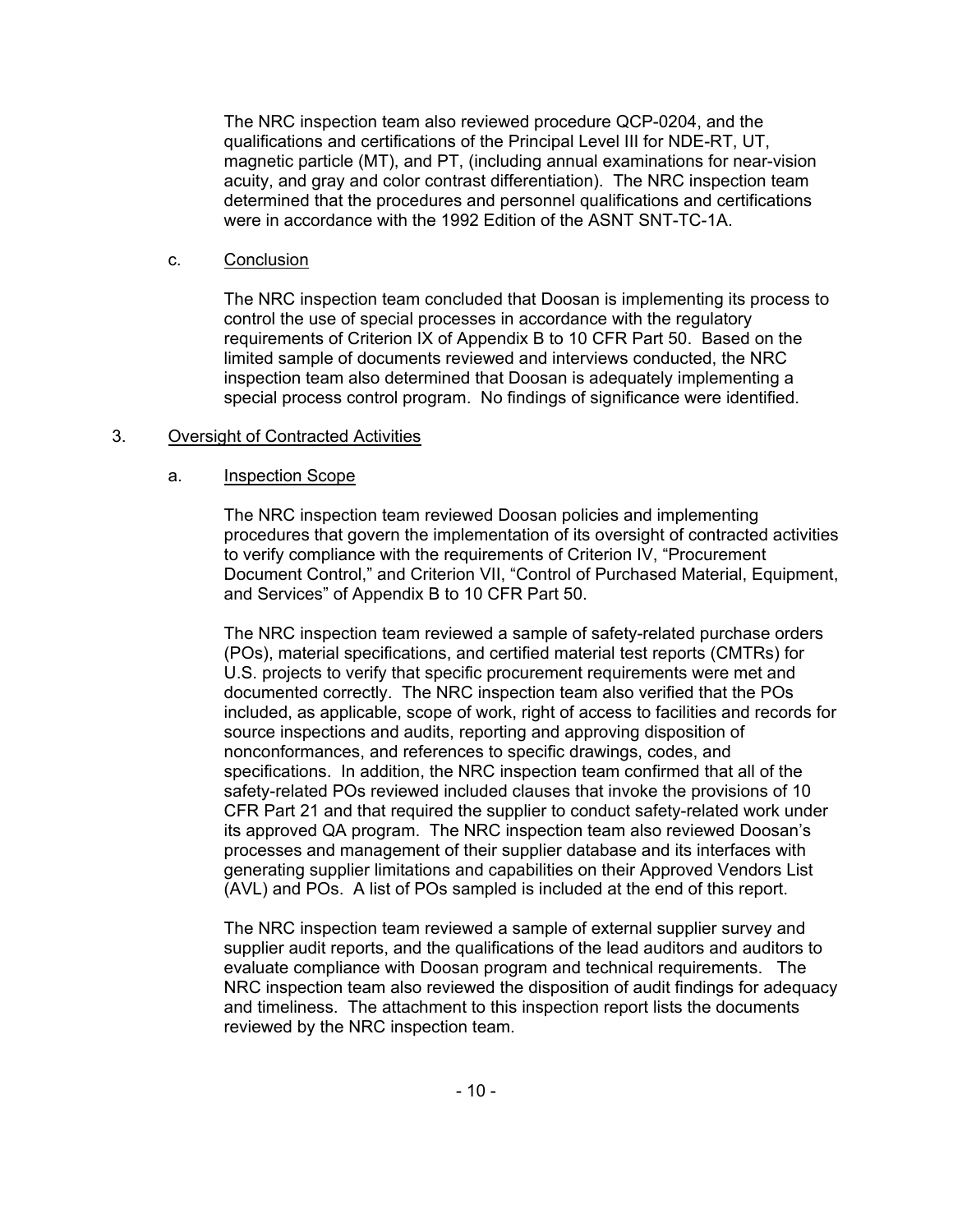## b. Observations and Findings

No findings of significance were identified.

## c. Conclusion

The NRC inspection team determined that Doosan is implementing its programs for Criteria IV and VII in accordance with the applicable regulatory requirements of Appendix B to 10 CFR Part 50. Based on the limited sample of documents reviewed, the NRC inspection team also determined that Doosan is implementing its policies and procedures associated with these programs.

## 4. Material Traceability

## a. Inspection Scope

The NRC inspection team reviewed Doosan's policies and implementing procedures that govern material traceability to verify compliance with the regulatory requirements of Criterion VIII, "Identification and Control of Material, Parts, and Components," of Appendix B to 10 CFR Part 50.

The NRC inspection team observed that all materials were marked with unique identifiers traceable to procurement records. For a sample selected, the NRC inspection team observed that identification markings were: (1) traceable to design and shop drawings, (2) carried and remained legible through the manufacturing process, and (3) applied using materials and methods that provided a clear and legible identification and did not adversely affect the function or service life of structure systems or components observed.

The NRC inspection team discussed the material traceability program with Doosan's management and technical staff. The attachment to this inspection report lists the documents reviewed by the NRC inspection team.

## b. Observations and Findings

No findings of significance were identified.

c. Conclusions

The NRC inspection team concluded that Doosan is implementing its material traceability program in accordance with the regulatory requirements of Criterion VIII of Appendix B to 10 CFR Part 50. Based on the limited sample of documents reviewed, the NRC inspection team also determined that Doosan is implementing its policies and procedures associated with the material traceability program.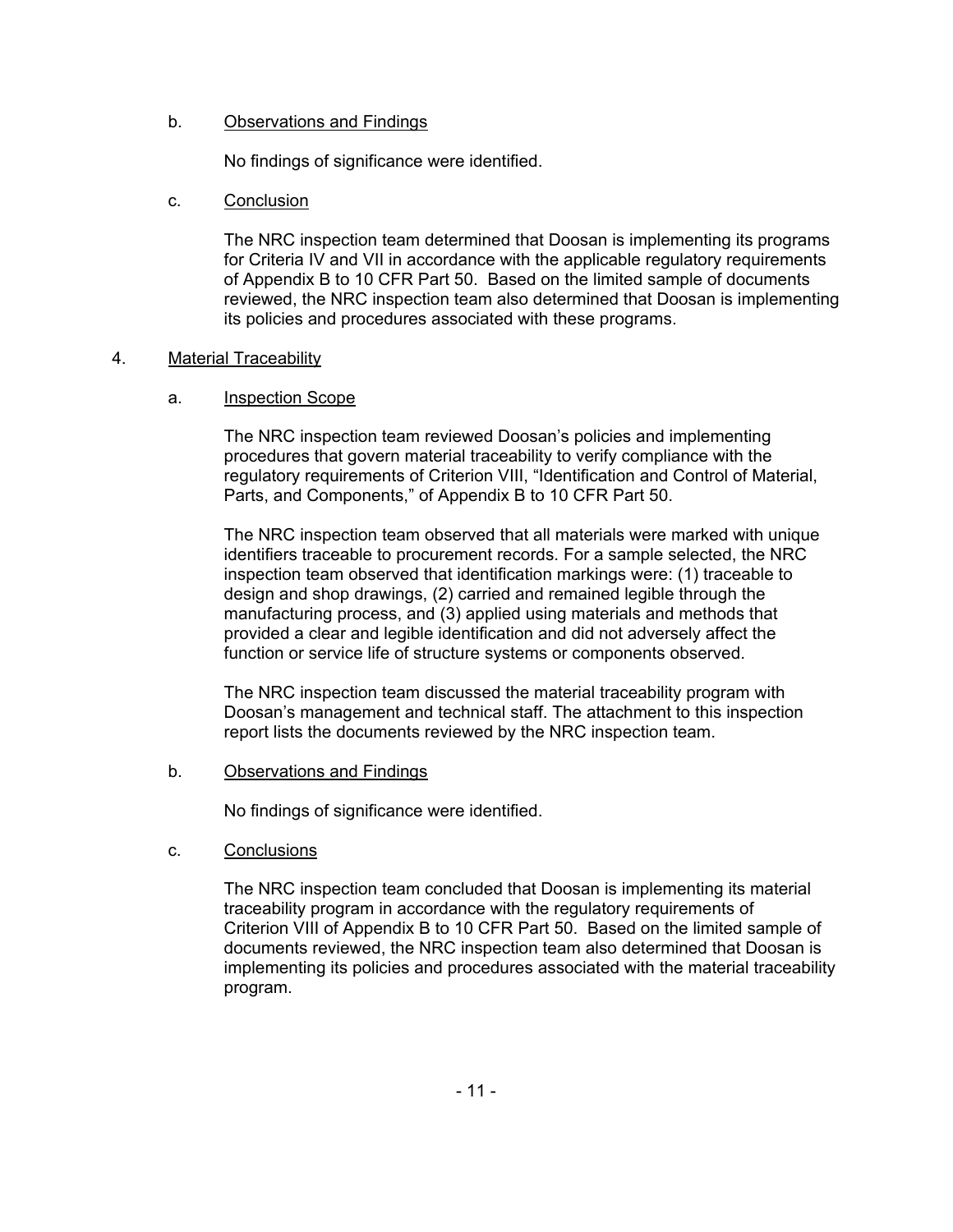## 5. Control of Measuring and Test Equipment

## a. Inspection Scope

The NRC inspection team reviewed Doosan policies and implementing procedures that govern the measuring and test Equipment (M&TE) program to verify compliance with the requirements of Criterion XII, "Control of Measuring and Test Equipment," of Appendix B to 10 CFR Part 50. The NRC inspection team reviewed a sample of calibration records for various M&TE. The NRC inspection team additionally verified that the M&TE program ensured that devices used in activities affecting quality were of the proper range, type, and accuracy to verify conformance to established requirements.

The NRC inspection team also verified that when M&TE equipment is found to be out of calibration, Doosan generates a NCR to identify items that have been accepted using this equipment since the last valid calibration date and to perform an extent-of-condition review. The attachment to this inspection report lists the documents reviewed by the NRC inspection team.

## b. Observations and Findings

No findings of significance were identified.

## c. Conclusion

The NRC inspection team concluded that Doosan is implementing its M&TE program in accordance with the regulatory requirements of Criterion XII of Appendix B to 10 CFR Part 50. Based on the limited sample of documents reviewed, the NRC inspection team also determined that Doosan is implementing its policies and procedures associated with the M&TE program. No findings of significance were identified.

## 6. Nonconforming Materials, Parts, or Components

## a. Inspection Scope

The NRC inspection team reviewed policies and implementing procedures that govern the control of nonconforming materials, parts, and components to verify compliance with Criterion XV, "Nonconforming Materials, Parts, or Components," of Appendix B to 10 CFR Part 50. The NRC inspection team verified that Doosan's processes and procedures include the identification, documentation, segregation, evaluation, and disposition of nonconforming items. These processes also apply the categories of "repair," "rework," "reject," or "use-as-is" and list the applicable justifications that will be adequately supported and properly documented.

The NRC inspection team verified that Doosan's nonconformance process provides a link to the 10 CFR Part 21 program. In addition, the NRC inspection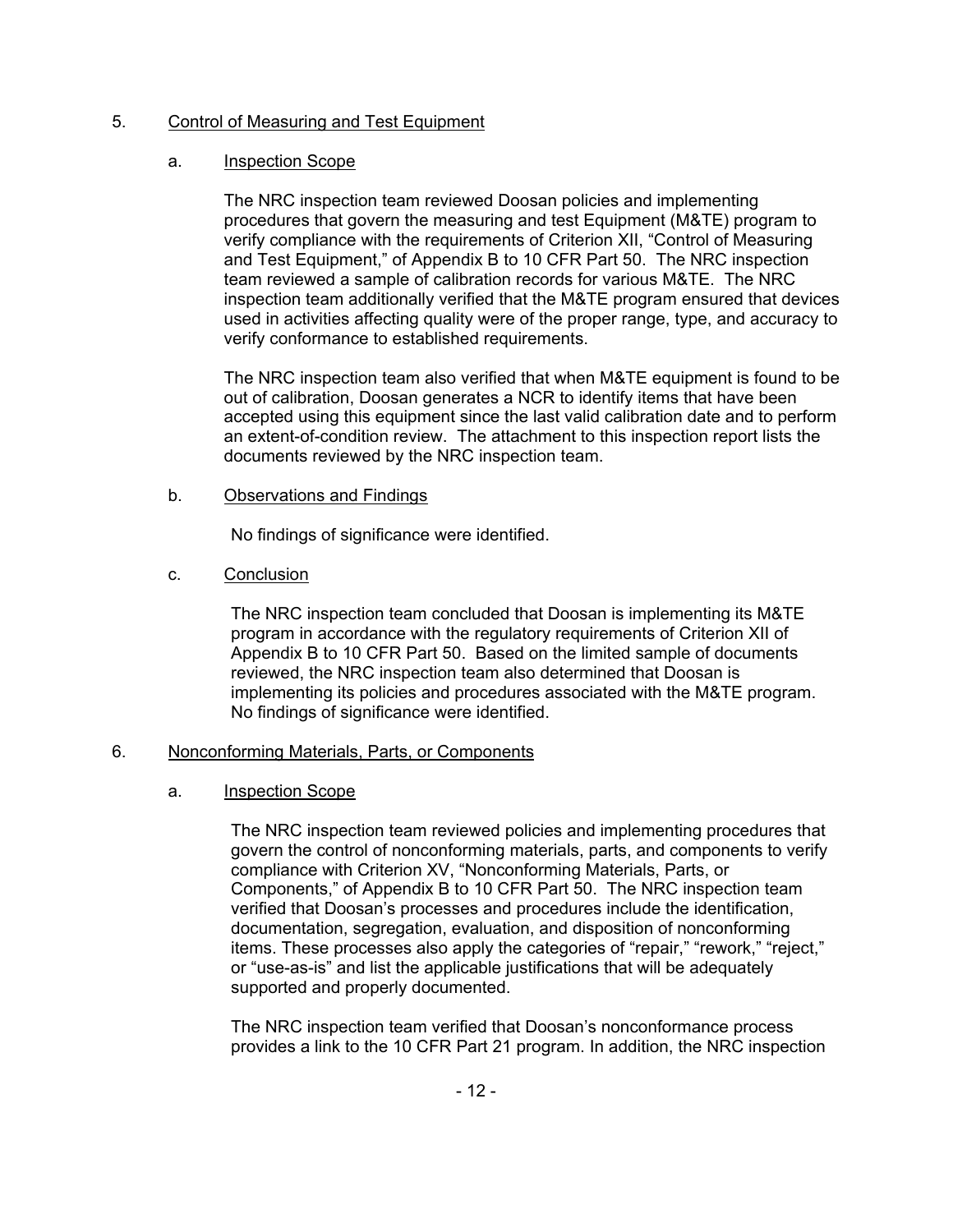team reviewed a sample of NCRs and nonconforming items on the shop floor to verify implementation of Doosan's nonconformance program.

#### b. Observations and Findings

During the review of Doosan NCRs, the NRC inspection team found that the recommended disposition documented in NCR-14100110 for "use-as-is," did not provide an adequate technical justification to properly disposition the nonconformance. Doosan had generated NCR-14100110 to document a deviation from Westinghouse Electric Company (WEC) Process Specification, APP-MB01-VW-021, "Additional Requirements for AP1000 Steam Generator Welding Consumables." This document required the performance of tensile tests in the as-welded and PWHT conditions for stainless steel welding materials for Vogtle Units 3 and 4, and Summer Units 2 and 3 SGs. However, ASME Section III NB-2431 "Mechanical Properties Test," for welding materials only requires tensile tests in the as-welded condition. The NRC inspection team questioned Doosan about the lack of engineering justification for their disposition of the nonconformance for only performing the tensile test in the aswelded condition. Doosan explained that they cannot meet the additional WEC specification requirements, which has become a recurring nonconformance.

Doosan documented this issue in CAR 140044. The tensile test deviation was first documented in NCR-111113 and NCR-111114 back in December 2011 for the Vogtle Units 3 and 4 and VC Summer Units 2 and 3 RV closure heads. In 2012, Doosan revised several WPSs to incorporate these additional specification requirements imposed by WEC. However, during the use of the WPSs, Doosan explained that the weld material used and stocked before the additional requirements were imposed by WEC, could not meet the new requirements and as a result the deviation was documented in NCRs- 111113 and 111114. The Doosan NCRs were submitted to WEC for disposition and WEC recommended disposition of the nonconformance as "use-as-is." The WEC justification was based on that the fact that these additional requirements are a conservative approach that are not required by ASME Section III NB-2430 (1998 Edition and 2000 Addendum is the applicable code year for the AP1000 steam generators). Therefore, WEC concluded that the Vogtle Unit 3 and 4 steam generators, which had already used this weld material, met ASME code requirements and should be used in an "as-is" condition. WEC provided the same recommendation and justification to disposition the nonconformance as "use-as-is" for NCR-14100110, as they had previously done for NCR-111113 and NCR-111114.

Since these additional requirements were beyond the ASME Code requirements and are only a conservative approach to add more consistency between components; are not a design requirement as documented in NCR-111113 and NCR-111114; Doosan submitted an engineering and design change request (E&DCR) to Westinghouse requesting to delete the additional tensile test requirements of the stainless steel material after PWHT and to correct the discrepancies among these specification requirements in order to meet the design requirements for future welding. After the E&DCR was rejected, Doosan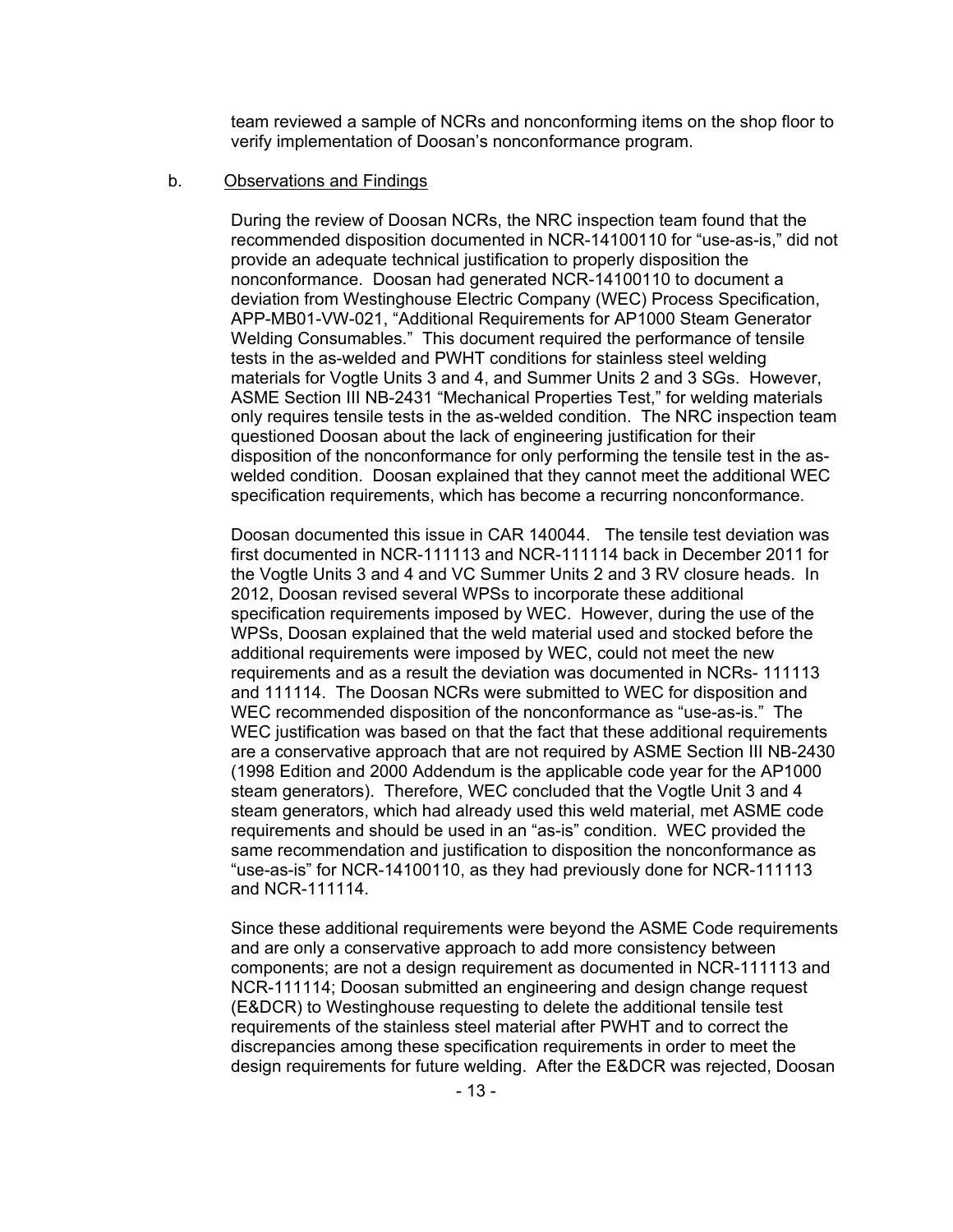conducted a study and prepared a technical report to demonstrate that certain additional specification requirements imposed by Westinghouse could not be met.

At the time of the inspection the additional tensile testing requirements after PWHT remained in place and Doosan has continued procurement and fabrication for AP1000 projects. Doosan has continued to generate NCRs for this issue, which were then dispositioned as "use-as-is" by WEC without providing adequate justification for Doosan not meeting these additional specification requirements as it relates to the applicable design.

During the inspection, the NRC inspection team discussed this issue with both Doosan and the WEC Doosan on-site resident inspector to understand the rationale for this method of NCR disposition. WEC indicated that they are going to perform an engineering design change evaluation and issue an engineering design change notice to clarify the specification and remove the additional specification requirements. At the conclusion of the inspection, Doosan had not received the proposed design change notice from WEC. Therefore, this issue is identified as Unresolved Item 99901373/2014-201, pending NRC review of the completed Doosan evaluation.

#### c. Conclusion

The NRC inspection team concluded that Doosan is implementing its nonconforming material, parts, or components program in accordance with Criterion XV of Appendix B to 10 CFR Part 50. Based on the limited sample of documents reviewed, the NRC inspection team also determined that Doosan is implementing its policies and procedures associated with its nonconforming material, parts, and components. No findings of significance were identified. However, Unresolved Item 99901373/2014-201-01 was issued related to the Doosan disposition of certain NCRs as "use-as-is" without an adequate documented technical justification.

#### 7. Corrective Actions

## a. Inspection Scope

The NRC inspection team reviewed the current status of the corrective actions implemented in response to the findings from the 2009 NRC inspection at Doosan. In addition, the NRC inspection team verified the root cause analysis and corrective actions related to the Vogtle Unit 3 RV nozzle weld issues described in Information Notice (IN) 2013-21.

The NRC inspection team also reviewed Doosan's policies and implementing procedures that govern the corrective action program to verify compliance with the requirements of Criterion XVI, "Corrective Action," of Appendix B to 10 CFR Part 50. The NRC inspection team reviewed a sample of CARs and verified that (1) the CARs' disposition and control provide adequate documentation and description of conditions adverse to quality, and (2) the CARs specify the cause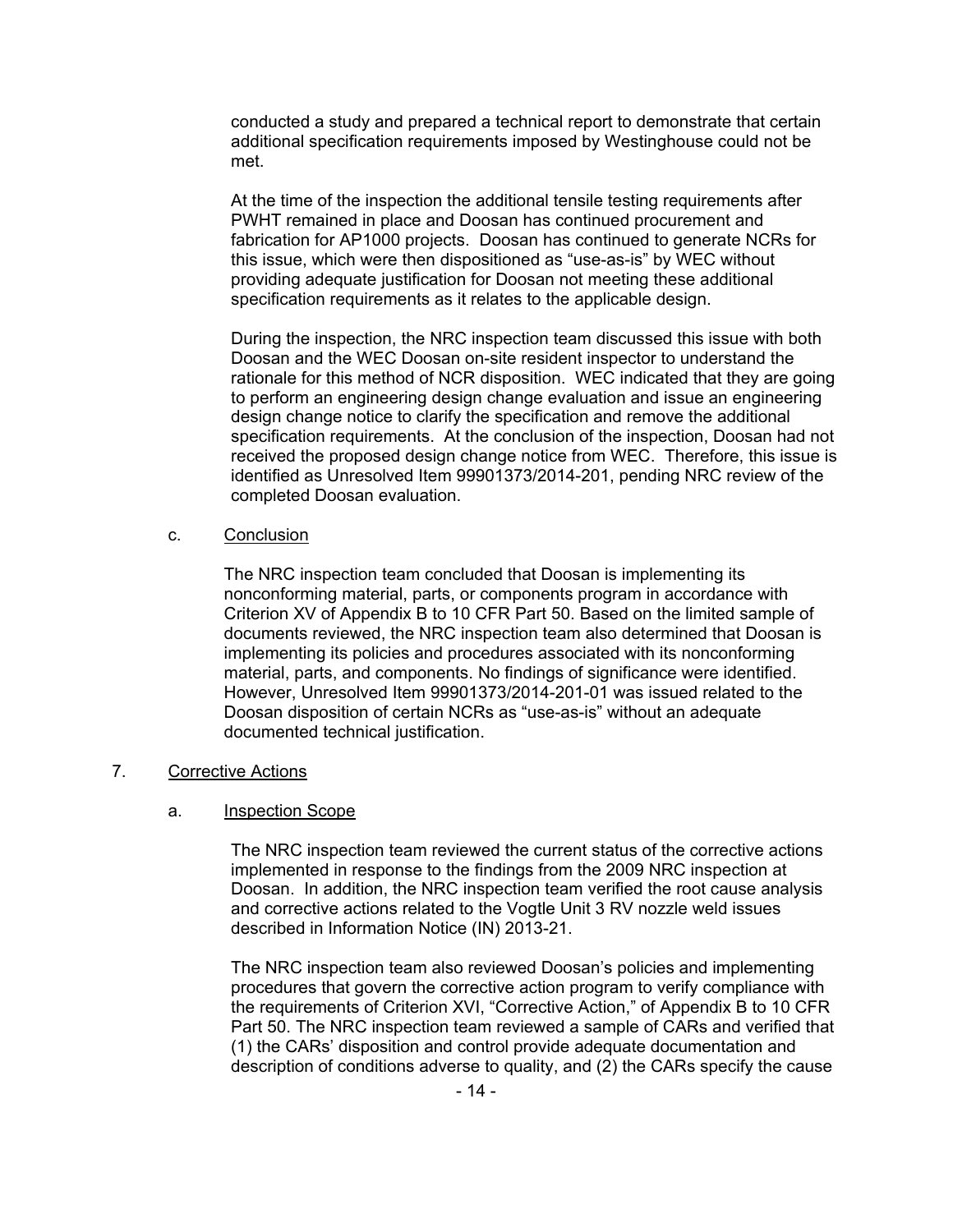of these conditions and the corrective actions to prevent recurrence. In addition, the NRC inspection team discussed the corrective action program with Doosan's management and technical staff.

#### b. Observations and Findings

#### b.1 Vogtle Unit 3 Reactor Vessel Nozzle to Safe-end Weld Issues

The NRC inspection team evaluation of the corrective action and verification of its implementation by Doosan are documented under the section of Control of Special Processes. Please refer to section 2.b.b.2 of this report.

#### b.2 Corrective Action Associated with Nonconformance 99901373/2009-201-01

During the 2009 NRC inspection the NRC inspection team issued Nonconformance (NON) 99901373/2009-201-01 for failure to determine the cause of the condition and prevent reoccurrence of a significant condition adverse to quality. The NRC inspection team concluded that Doosan's procedure for performing root cause analyses was inadequate. With the exception of the above noted nonconformance, the NRC inspection team determined that Doosan's corrective action program was consistent with the regulatory requirements of Criterion XVI "Corrective Action," of Appendix B to 10 CFR Part 50.

During the review of Doosan's corrective action for NON 99901373/2009-201-01, the NRC inspection team found that Doosan had not entered the NON in their corrective action program. There was no CAR associated to the 2009 NON or any supporting documentation to verify how the NON was evaluated, dispositioned, completed, and verified by Doosan. In the letter from Doosan to NRC, Response to US NRC Inspection Report, dated June 17, 2009, Doosan described the cause of the NON and the corrective actions to prevent recurrence. In a second letter dated July 31, 2009, Doosan provided status and completion of these corrective actions described in the June 17, 2008 letter. To verify if the corrective action was adequate, the NRC inspection team reviewed the documents referenced in these letters.

The NRC inspection team reviewed procedure NQCP-1603, the document which Doosan had revised to address NON 99901373/2009-201-01. NQCP-1603 now provides the details to identify quality related issues, develop and implement appropriate corrective actions, identify actions to prevent recurrence, and describe any follow-up actions. The NRC inspection team also verified the implementation of this procedure by reviewing several root cause analysis and apparent cause analysis. In addition, the NRC inspection team discussed with management and technical staff the implementation and closure of these corrective actions and Doosan's failure to document the 2009 NON in their corrective action program.

As a result, Doosan generated Issue report (IR) 140217 to revise step 5.1 of NQCP-1602, "Control of Corrective Action." Step 5.1 of NQCP-1602 allowed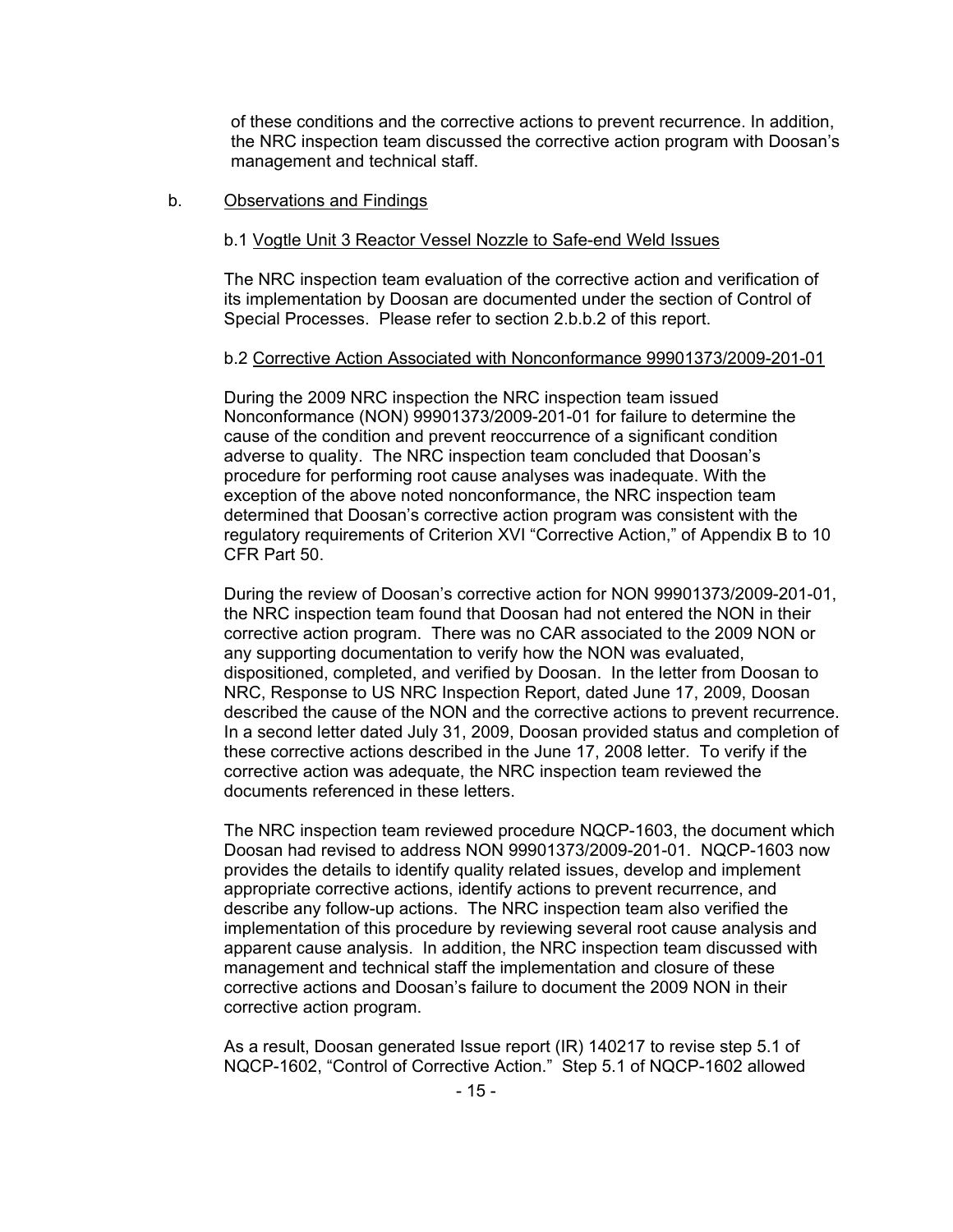Doosan the option to generate a CAR as a result of an audit finding or any of the other requirements listed under this section. IR140217 recommended revising this section to always document a finding raised during an external audit, an inspection by a Regulatory or Certification Body, and customer observations, in Doosan's corrective action program,. The NRC inspection team reviewed the documentation that provided the objective evidence for the completion of the corrective actions. The NRC inspection team confirmed that Doosan issued revised NQCP-1603 and provided the associated training to address NON 99901373/2009-201-01. The corrective actions detailed above, provided objective evidence of the completion and effective implementation of the corrective actions documented in the letters submitted to the NRC by Doosan. The NRC inspection team determined that Doosan's corrective actions were adequate to address the identified finding. Based on this review, the NRC inspection team closed NON 99901373/2009-201-01.

## c. Conclusions

The NRC inspection team concluded that Doosan is implementing its corrective action program in accordance with Criterion XVI of Appendix B to 10 CFR Part 50. Based on the limited sample of documents reviewed, the NRC inspection team also determined that Doosan is implementing its policies and procedures associated with its corrective action program. No findings of significance were identified.

## 18. Entrance and Exit Meetings

On July 28, 2014, the NRC inspection team discussed the scope of the inspection with Mr. Suk Kwan Kim, Vice President, Nuclear Quality Control, and other members of Doosan management and technical staff. On August 1, 2014, the NRC inspection team presented the inspection results and observations during an exit meeting with Mr. Se Wan Park, Vice President, Quality Assurance, and other members of Doosan management and technical staff. The attachment to this report lists the attendees of the entrance and exit meetings, as well as those individuals whom the NRC inspection team interviewed.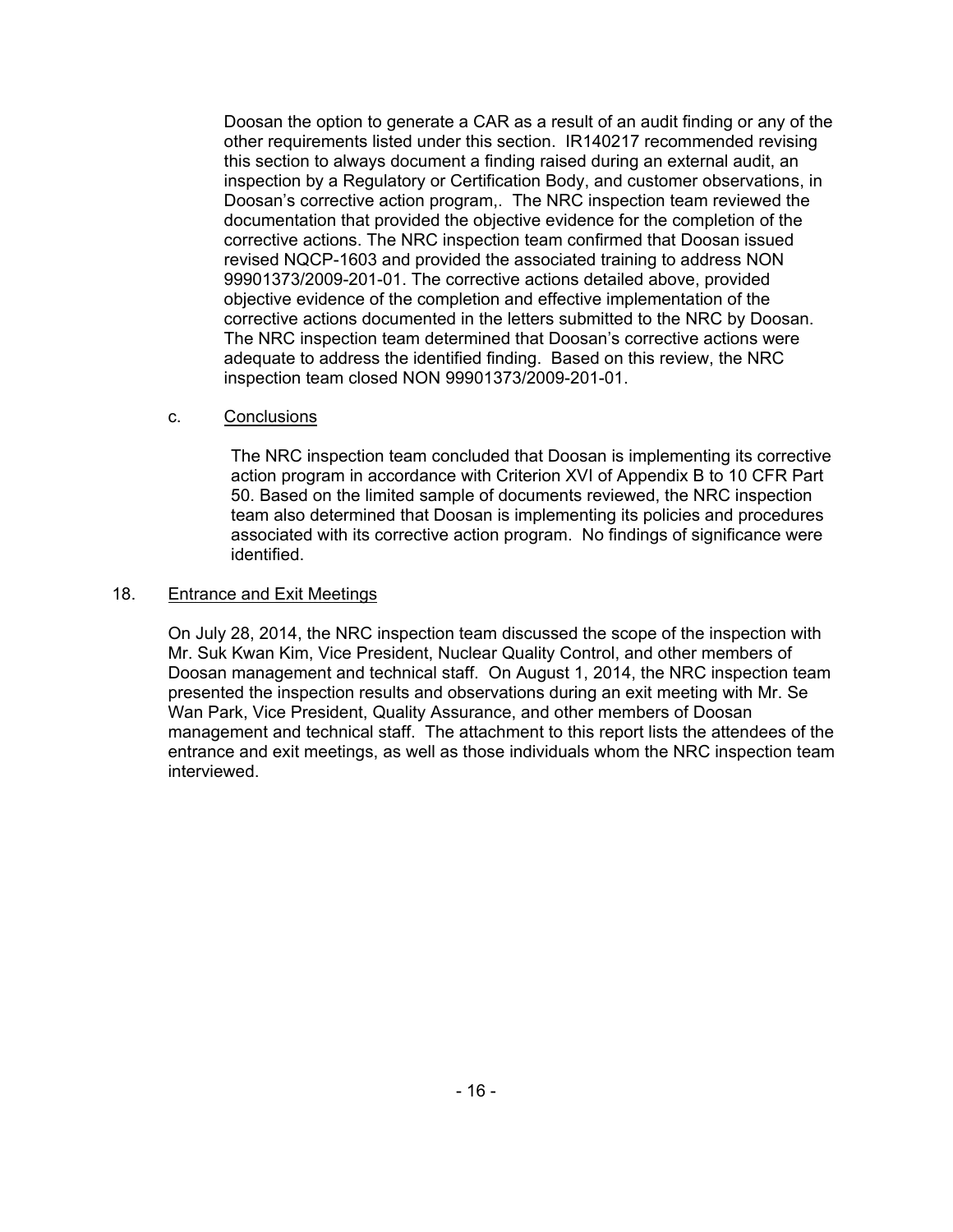# **ATTACHMENT**

# 1. ENTRANCE/EXIT MEETING ATTENDEES

| <b>Name</b>             | <b>Title</b>                                                                                             | <b>Affiliation</b>                     | <b>Entrance</b> | <b>Exit</b>             | Interviewed  |
|-------------------------|----------------------------------------------------------------------------------------------------------|----------------------------------------|-----------------|-------------------------|--------------|
| Su Hyun Kim             | Asst. Manager Nuclear<br><b>Quality Control Team 2</b>                                                   | Doosan                                 | X               | X                       | X            |
| Jeong Sun Kim           | <b>Senior Manager Quality</b><br>Assurance Team                                                          | Doosan                                 | X               | X                       | X            |
| Jong Youn Park          | Asst. Manager Nuclear<br><b>Purchasing Team</b>                                                          | Doosan                                 |                 |                         | X            |
| Young Min Hyun          | Senior Manager Steam<br>Generator Design Team                                                            | Doosan                                 |                 |                         | X            |
| Yong Kee Jung           | Asst. Manager Nuclear<br><b>Quality Control Team 2</b>                                                   | Doosan                                 |                 |                         | X            |
| Chan Kim                | Asst. Manager Nuclear<br><b>Quality Control team 1</b>                                                   | Doosan                                 | X               | X                       | X            |
| Seung Wook Kim          | Asst. Manager Reactor<br>Design Team 1                                                                   | Doosan                                 | X               | X                       | X            |
| Su Hyun Kim             | Asst. Manager Nuclear<br><b>Quality Control Team 2</b>                                                   | Doosan                                 | X               | $\overline{\mathsf{X}}$ | X            |
| <b>Hwoang Yoon Park</b> | <b>General Manager</b><br><b>Nuclear Quality Control</b><br>Team <sub>2</sub>                            | Doosan                                 | X               | X                       | X            |
| Yoo Kyung Kim           | Manager Nuclear<br><b>Quality Control Team 2</b>                                                         | Doosan                                 | X               | X                       | X            |
| Young Woong<br>Shim     | Asst. Manager Steam<br>Generator Design Team                                                             | Doosan                                 | X               | $\mathsf{X}$            | X            |
| Joo Youl Hong           | <b>General Manager</b><br><b>Quality Assurance Non-</b><br><b>Destructive Examination</b><br>(NDE) Dep't | Doosan                                 | X               | X                       | X            |
| Gyoung Back Ko          | Senior Manager Nuclear<br>Manufacturing<br><b>Engineering Team 1</b>                                     | Doosan                                 | X               | X                       | X            |
| R. Acomb                | Authorized Nuclear<br>Inspector                                                                          | <b>Hartford Steam</b><br><b>Boiler</b> |                 |                         | X            |
| Se Wan Park             | <b>Vice President</b><br><b>Quality Assurance</b>                                                        | Doosan                                 | X               |                         |              |
| Suk Kwan Kim            | <b>Vice President</b><br><b>Nuclear Quality Control</b>                                                  | Doosan                                 | X               |                         |              |
| Dong Soo Lee            | General Manager<br><b>Quality Assurance</b>                                                              | Doosan                                 | X               | X                       | $\mathsf{X}$ |
| Hyung Ju Yu             | Manager<br>NDE QA team                                                                                   | Doosan                                 | X               | X                       |              |
| Hong Kyu Kang           | <b>General Manager</b><br>USA AP1000 Project<br>Mgt                                                      | Doosan                                 | X               | X                       | X            |
| Sung Ho Yang            | Director<br>QAE                                                                                          | <b>KINS</b>                            |                 | X                       |              |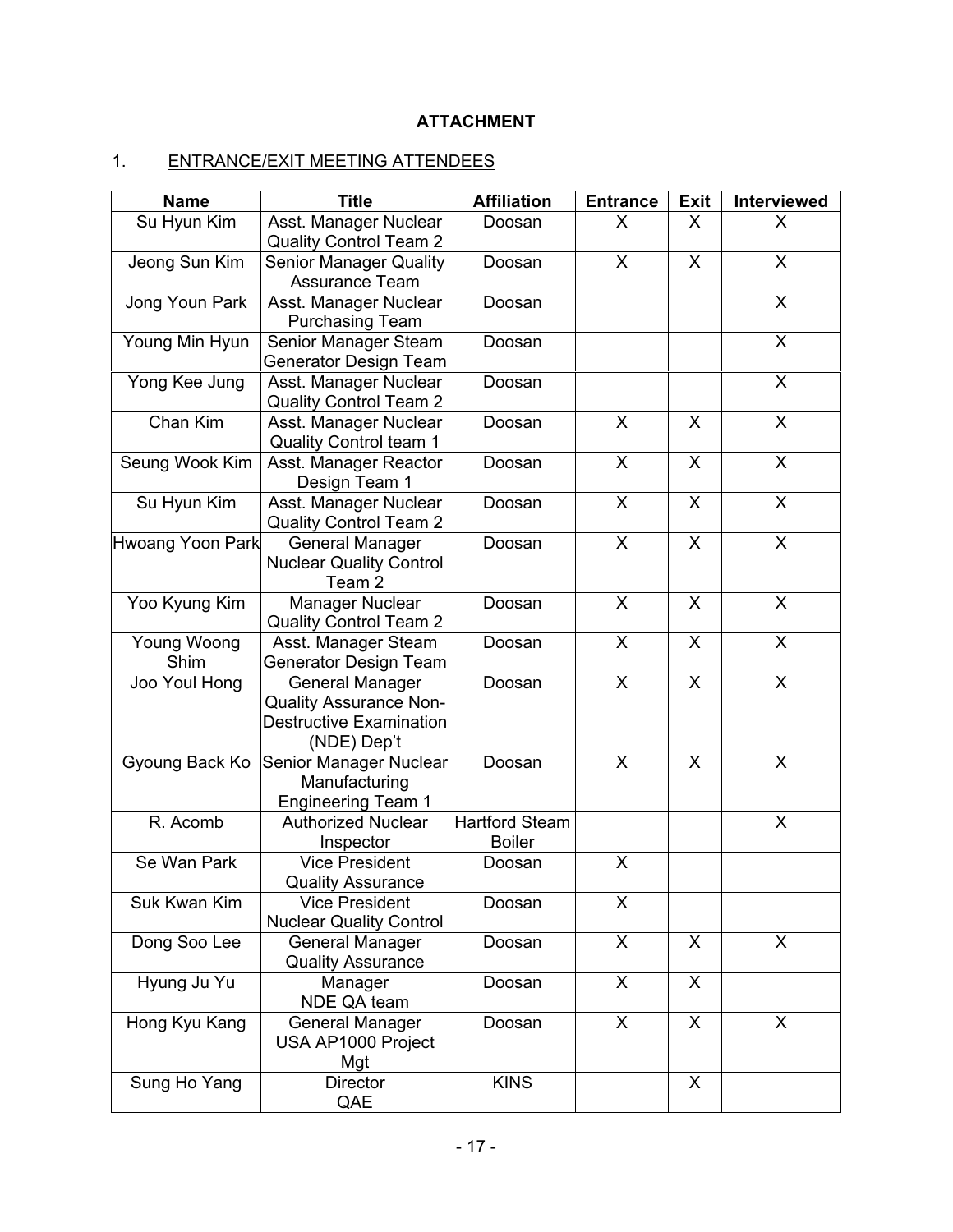| <b>Name</b>          | <b>Title</b>                  | <b>Affiliation</b> | <b>Entrance</b> | <b>Exit</b>  | <b>Interviewed</b> |
|----------------------|-------------------------------|--------------------|-----------------|--------------|--------------------|
| Hyunsop Chang        | New Reactor Regulation        | <b>KINS</b>        | X               | X            |                    |
| Yeong Sueng Kim      | Senior Researcher             | <b>KINS</b>        | X               | $\mathsf{X}$ |                    |
|                      | QA Department                 |                    |                 |              |                    |
| Alan Newcomer        | <b>Lead Resident Quality</b>  | Westinghouse       | X               | $\times$     | X                  |
|                      | Engineer                      |                    |                 |              |                    |
| Ron Nam              | <b>Resident Project Mgr</b>   | Westinghouse       | X               | X            |                    |
| Keith Savastano      | <b>Welding Engineer</b>       | <b>SCANA</b>       | X               |              |                    |
| <b>Evelyn Eunsil</b> | NRC Interpreter               | <b>SG English</b>  | X               | X            |                    |
| Choi                 |                               | Cntr               |                 |              |                    |
| Jin Min Wong         | General Manager               | Doosan             | X               |              |                    |
| Seok Jo Chang        | Senior Manager, QA            | Doosan             |                 | X            |                    |
| Nam Yeol Hur         | <b>General Manager</b>        | Doosan             | $\mathsf{X}$    | $\mathsf{x}$ |                    |
|                      | <b>Quality Control Team 1</b> |                    |                 |              |                    |
| Cheng Bok Choi       | Shop Manager                  | Doosan             | X               |              |                    |
| Seung Jin Ahn        | Shop Manager                  | Doosan             | X               |              |                    |
| Woo Sik Jung         | Shop Manager                  | Doosan             | X               |              |                    |
| Moontaek Lin         | QA Manager                    | Doosan             | X               | X            |                    |
| <b>Yunsik Sung</b>   | <b>Production Controller</b>  | Doosan             | X               |              |                    |
| Hong Gon Non         | Manager                       | Doosan             | X               |              |                    |
| Neung Hwon Kim       | QA Engineer                   | Doosan             |                 | X            |                    |
| Seong Ouk Youn       | QA Engineer                   | Doosan             | X               | X            |                    |
| Ki Joon Lee          | QA Engineer                   | Doosan             | X               |              |                    |
| Dae Young Son        | QA Engineer                   | Doosan             | X               | X            |                    |
| Jong Seok Yoon       | QA Engineer                   | Doosan             | X               | X            |                    |
| A Reun Jang          | QA Engineer                   | Doosan             | X               | X            |                    |
| Jung Noo Kim         | QA Engineer                   | Doosan             | X               | X            |                    |

## 2. INSPECTION PROCEDURES USED

Inspection Procedure (IP) 36100, "Inspection of 10 CFR Part 21 and Programs for Reporting Defects and Noncompliance," dated February 13, 2012.

IP 43002, "Routine Inspections of Nuclear Vendors," dated July 15, 2013.

IP 43004, "Inspection of Commercial-Grade Dedication Programs," dated April 25, 2011.

IP 65001.B, "Inspection of the ITAAC-related Welding Program," dated September 25, 2013

IP 65001.F, "Inspection of the ITAAC-related Design and Fabrication Requirements," dated September 20, 2013

IP 65001.6, "Inspection of ITAAC-related Installation of Mechanical Components," dated April 18, 2008.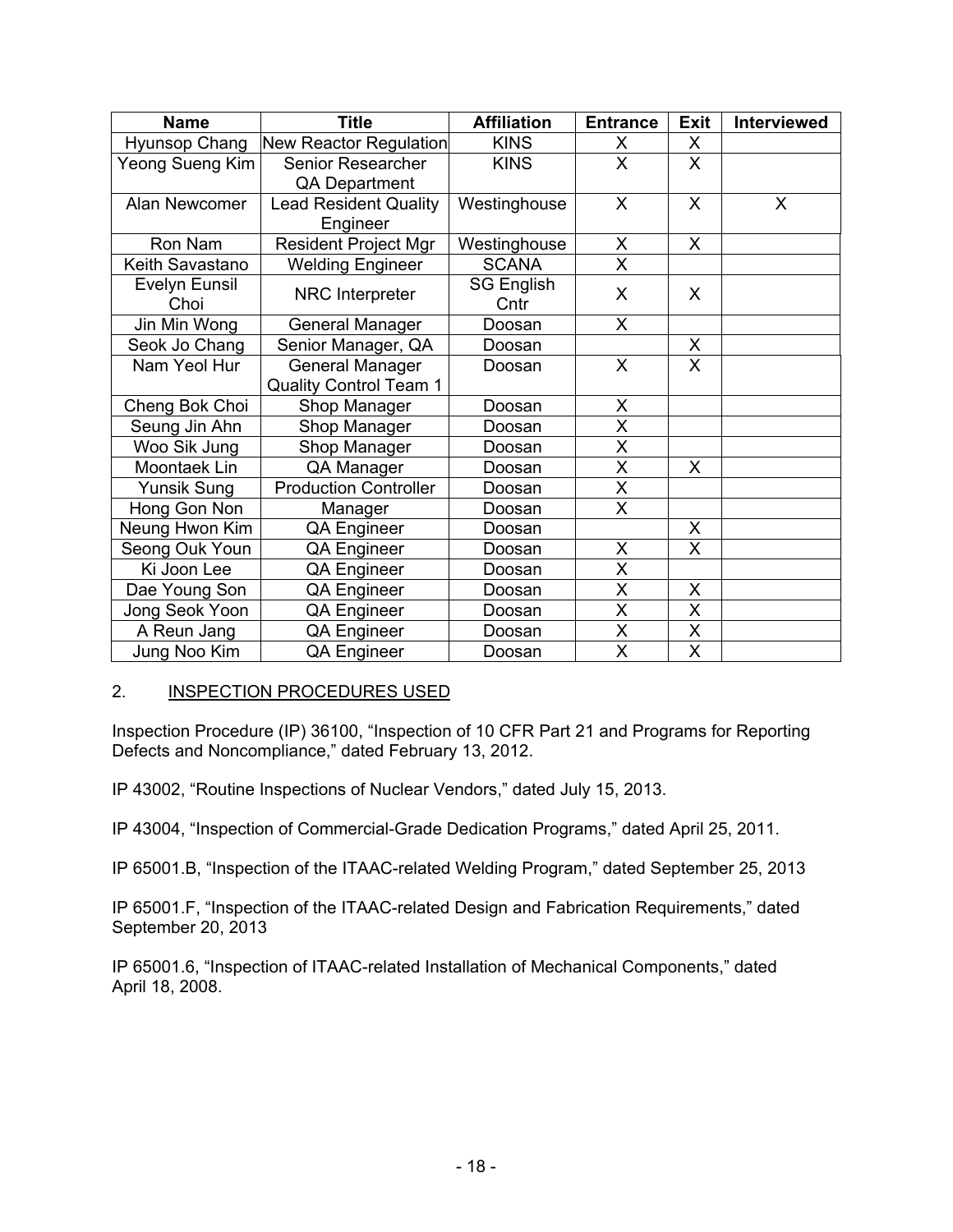# 3. LIST OF ITEMS OPENED, CLOSED, AND DISCUSSED

| <b>Item Number</b>   | <b>Status</b> | Type       | <b>Description</b> |
|----------------------|---------------|------------|--------------------|
| 99901373/2014-201-01 | Opened        | URI        | Criterion 15       |
| 99901373/2009-201-01 | Closed        | <b>NON</b> | Criterion 16       |

# 4. INSPECTIONS, TESTS, ANALYSES, AND ACCEPTANCE CRITERIA

The U.S. Nuclear Regulatory Commission (NRC) inspection team identified the following inspections, tests, analyses, and acceptance criteria (ITAAC) related to components being fabricated, inspected and tested at Doosan. At the time of the inspection, Doosan was performing fabrication activities associated with reactor coolant pump casings, steam generators, reactor vessels, and reactor vessel closure heads for the AP1000 reactor design. For the ITAAC listed below, the NRC inspection team reviewed Doosan's quality assurance controls in the areas of fabrication and inspection, special processes (such as welding and nondestructive examination [NDE]), control of measuring and test equipment, nonconforming materials parts and components, and corrective actions. The NRC inspection team performed both direct inspection of in-process welding and NDE activities and review of records related to the ITAAC. These included records such as welding procedure specifications (WPS), welding procedure qualifications (WPQ), weld travelers, welding operator performance qualification records, liquid penetrant (NDE-PT) and final weld radiographic examination (NDE-RT) reports and films, postweld heat treatment (PWHT) strip charts, NDE Personnel Certification Program and the qualifications and certifications of the Principal Level III for NDE-RT, UT, MT, and PT.

The ITAAC design commitments cited below are for future use by the NRC staff during the ITAAC closure process; the listing of these ITAAC design commitments does not signify that they have been met and/or closed. The NRC inspection team did not identify any findings associated with the ITAAC listed below.

| Appendix C to the Combined License for Virgil C.<br><b>Summer Nuclear Station Unit 3</b> | No. 13 | ITAAC 2.1.02.02a      |
|------------------------------------------------------------------------------------------|--------|-----------------------|
| Appendix C to the Combined License for Virgil C.<br><b>Summer Nuclear Station Unit 2</b> | No. 15 | ITAAC 2.1.02.03a      |
| Appendix C to the Combined License for Virgil C.<br><b>Summer Nuclear Station Unit 3</b> | No. 72 | <b>ITAAC 2.1.3.03</b> |
| Appendix C to the Combined License for Virgil C.<br><b>Summer Nuclear Station Unit 3</b> | No. 73 | <b>ITAAC 2.1.3.04</b> |

# 3. DOCUMENTS REVIEWED

## Policies and Procedures

QM-200, Doosan, "QAM for ASME III and KEPIC-MN & SN Construction and Material Organization Applications," Revision 30, July 18, 2014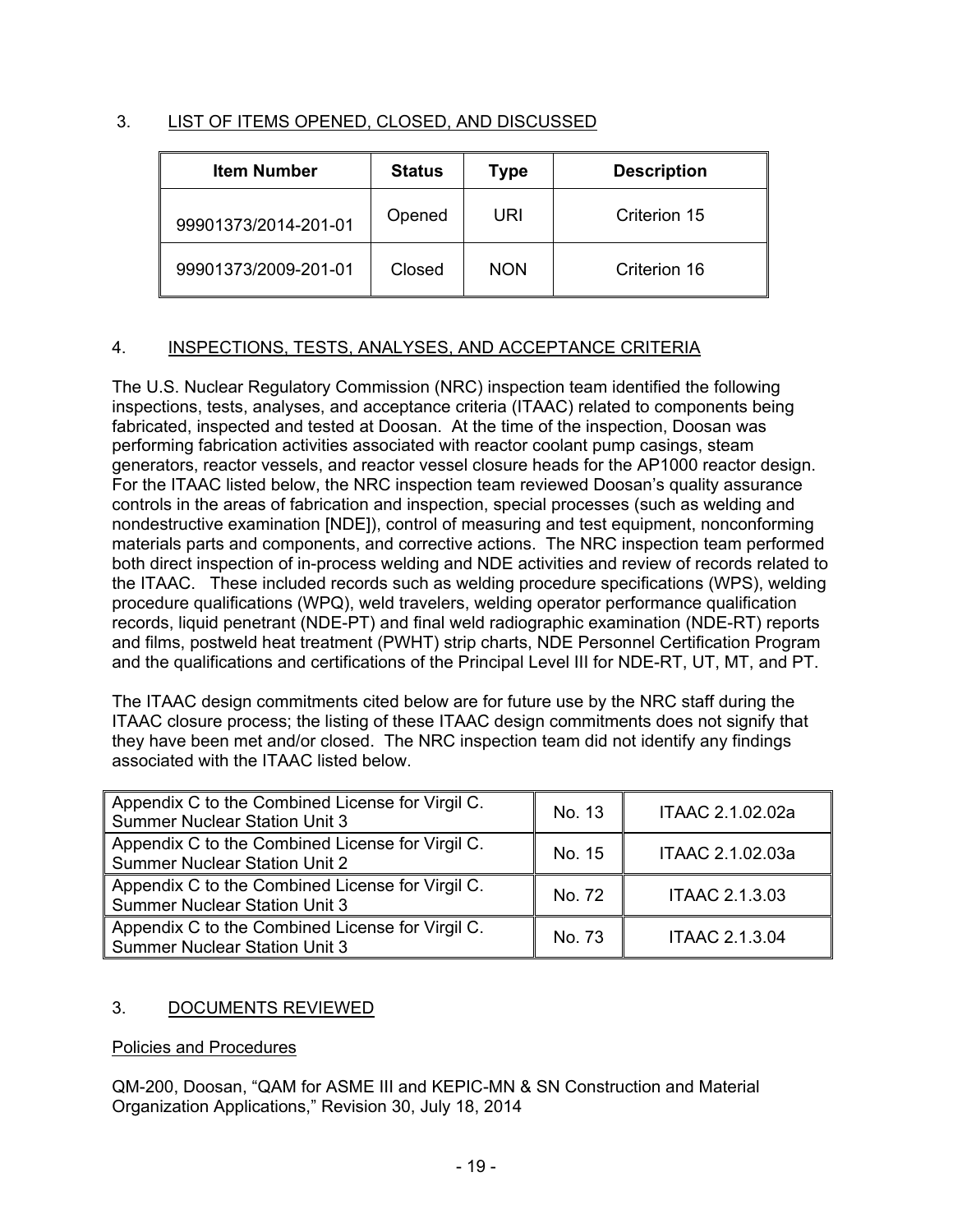NQCP-300, "Nuclear BG Quality Control Procedure," Revision 50, July 7, 2010

QCP-0401, "Procurement Documents Control Procedure," Revision 18, June 25, 2014

QCP-0102, "Control of Quality Control Procedure," Revision 18, April 28, 2014

NQCP-0104, "Matrices for Quality Program," Revision 7, January 2, 2013

NQCP-0601, "Documents Control," Revision 27, June 30, 2014

QCP-0205, "Procedure for the Qualification and Certification of Nuclear Audit Personnel," Revision 10, April 28, 2014

NQCP-0201, "Indoctrination and Training Procedure," Revision 9, February 21, 2014

QCP-0701, "Vendor Evaluation Procedure for Nuclear Project," Revision 21, April 28, 2014

QCP-0702, "Control of Subcontracted Services," Revision 12, April 28, 2014

PS-11102AA, "General Purchase Requirements for Standard AP1000 Project," Revision 4, December 26, 2008

NQCP-1502, Control of Significant Deficiencies, Revision 5 dated July 2, 2014

PQAP-1602, "Reporting od 'Defects' and 'Failures to Comply Pursuant to 10CFR21'," Revision 9 dated June 30, 2014

NQCP-1501, "Control and Correction of Nonconforming Items and Activities," Revision 18 dated July 9, 2014

QCP-1601, "Preventive Action," Revision 9 dated April 29, 2014

NQCP-1602, "Control of Corrective Actions," Revision 9 dated July 14, 2014

NQCP-1603, "Cause Analysis and Corrective Action Procedure,: Revision 8 dated March 7, 2014

Procedure EPAP1101, Revision 5, Liquid Penetrant Examination with ANI review and demonstration

QCP-0204, "NDE Personnel Certification Program," Revision 8, dated May 15, 2013

## Procurement Related Documents and Purchase Orders (POs)

PO 2007023531, "Forging Materials for Vogtle Unit 3 SG & RV," Revision 9, October 27, 2010

Purchase Requisition (PR) 7026252, "PR for (2) ASME SA508-3-2 Spherical Radius 4824 x 121 T x 1843 L Head Forging," August 17, 2007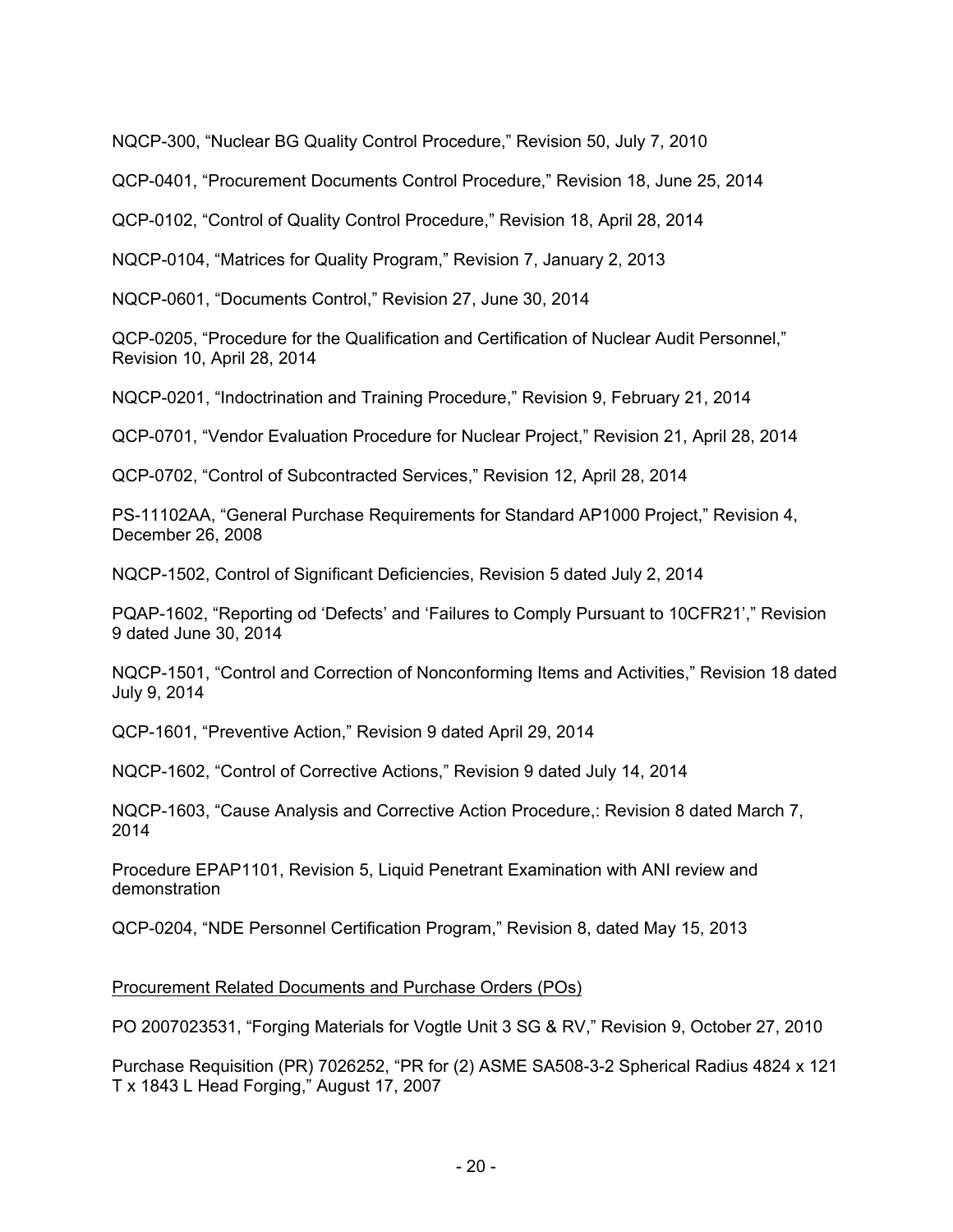AA-MSP21-001R, "Material Purchase Specification for SA-508 Grade 3 Class 2 Forging for Steam Generator for AP1000 NPP," Revision 1, September 12, 2008

JQA-10-175, "Certified Material Test Report," December 22, 2010

PO 2008020738, "Industeel France – Stainless Steel Plate for AP1000 (Vogtle 3/4, Summer 2/3, & Levy Co 1/2), Revision 5, November 17, 2009

PR 8030865, "PR for Round Plates (SA240-405)," August 18, 2008

AA-MPS21-011, "Material Purchase Specification for SA-240 Type 405 Stainless Steel Plate (Section III-NB) for Steam Generators for AP1000 NPP," Revision 3, December 26, 2008

Industeel CMTR 48904, Revision 2, June 10, 2009

PO 2010002200, "Anti-Vibration Bar for AP1000 VC Summer Units 2 & 3," Revision 0, January 26, 2010

PR 9034275, "PR for AVBs for SGs," October 1, 2009

AA-MSP21-002R, "Material Purchase Specification for A-479, Stainless Steel Anti-Vibration Bar. Type 405 (UNS 540500) ASTM Standard for Steam Generators for AP1000 NPP," Revision 0, March 25, 2009

AA-MSP21-003R, "Material Purchase Specification for SA-479, Type 405 (UNS 540500), Stainless Steel Hot-Rolled Bar (Section II) for Steam Generators for AP1000 NPP," Revision 0, March 25, 2009

AA-MSP21-38, "Material Purchase Specification for SB-166, UNS N06690, Alloy 690 Rod and Bar (Section II) for Steam Generators for AP1000 NPP," Revision 0, March 25, 2009

Apex Nuclear Equipment, "AP1000 Nuclear Plant Projects Material Certification and Documentation Package – NPP Steam Generator Anti-Vibration Bars & AVB Retaining Devices," June 28, 2012

PO 2009010521, "VC Summer 2/3 Steam Separator," Revision 5, January 11, 2012

PR 9005760, February 13, 2009

AA-PS21-006, "Purchase Specification for Primary Separator and Feedwater Ring Assembly for Steam Generators for AP1000 NPP," Revision 0, February 5, 2009

Kyung Sung Precision Machining Co., "Quality Verification Document, KS-QVD-120118-01, US AP1000, Vogtle 3A," January 18, 2012

PO 2012009381, "US AP1000 Bolt Package," Revision 4, September 21, 2012

PR 12010944, "PR for Double End Stud ASME SA193-B7," March 10, 2012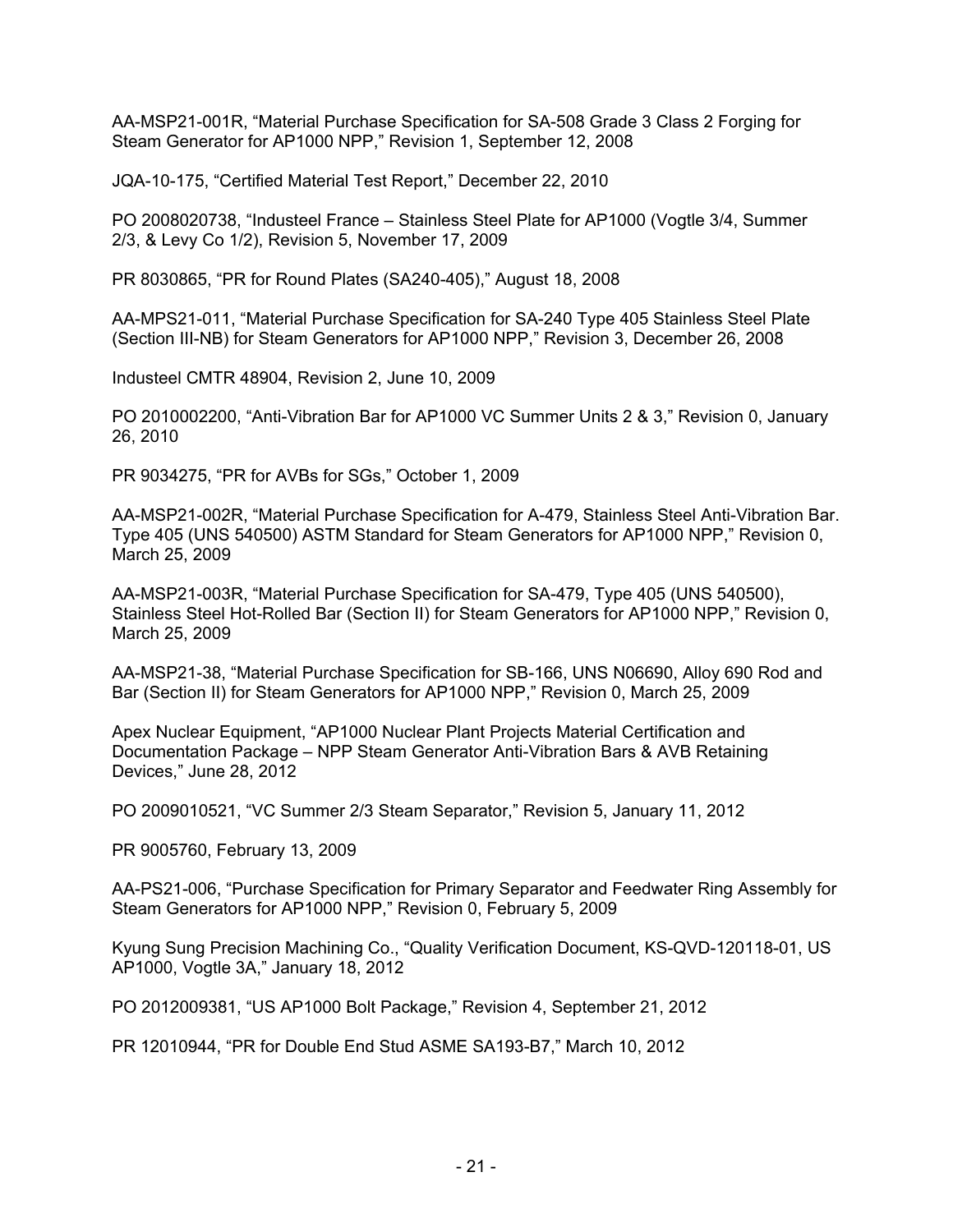AA-MPS21-23, "Purchase Specification for SA-193 Steel Bars and Bolting Grade B7 Chromium-Molybdenium (Section III-NB) for Steam Generators for AP1000 NPP," Revision 0, July 13, 2009

Sam Jin Metal Co., LTD, "CMTR SJQ2012-019," October 4, 2012

PO 2012029134, "RV Upper Shell Cladding Heat Treatment for VC Summer U3," Revision 3, November 29, 2012

PR 12042057, no approval date

PO 2014000055, "Vogtle Unit 4 Channel Head & Tubesheet Lower and Upper Heat Treatment," Revision 1, February 17, 2014

PR 10011574, June 16, 2011

Drawings and Specifications

Doosan Drawing B-AA-21145-M04, "AP1000 Steam Generator Manway Stud," Revision 1, March 14, 2011

Drawing D-AA-11152-M04, Guide Studs for Ap1000 Vogtle Unit 3 & 4

Drawing APP-MV01-V6-401 Guide Studs Revision 3

Drawing APP-MV01-V1-001 AP1000 Reactor Vessel Outline Elevation Revision 9

Drawing APP-MV01-V2-021 AP1000 Reactor Vessel Specification and Parts Identification Revision 2

Welding, NDE, Calibration, Heat Treatment, and Inspection Reports

AP-1000SG-WI020, "Final PWHT of SG upper Shell Assembly," Revision 2, dated December 6, 2011

AP-1000SG-WI029, "Local Heat Treatment of SG Upper Shell Final Girth Seam," Revision 0, dated November 16, 2012

PS-APGN-103, "General Intermediate and Final Post Weld Heat Treatment Procedure for AP1000 SG of Nuclear Components, Revision 2, dated April 16, 2012

Radiographic Procedure EPAR1102, Revision 2

General Weld Procedure PS-APGN-203, Revision 3

General Weld Repair Procedure PS-APGN-203, Revision 2

PWHT Procedure AP-1000RV-DVI-001, Revision 0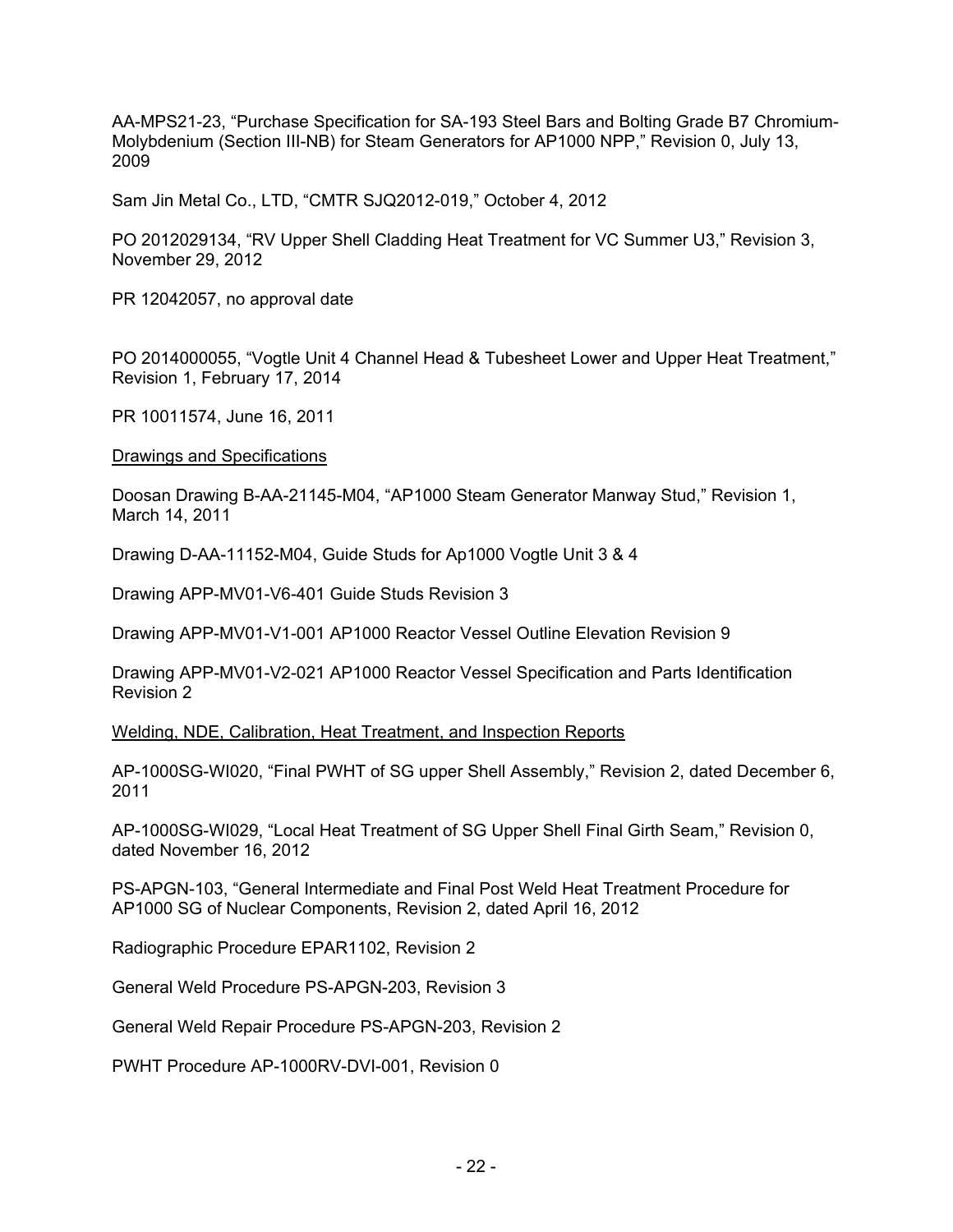Procedure EPAP1101, Revision 5, Liquid Penetrant Examination with ANI review and demonstration

Ultrasonic Procedure EPAU-1105, Ultrasonic Examination Procedure of Dissimilar Weld for AP1000 RV [angle beam], Revision 0

EPAU1107 UT Examination Procedure of Buttering/Build-up for RV [straight beam]

AP-1000RV-W1009 Revision 2 dated 5/20/2014 Work Instruction Upper Shell Assembly Safeend Welding

Work Instruction AP-1000SG-W1020, Revision 4 RCP Casing Weld

Pre-job briefing Summer #2A RCP Casing B nozzle

Traveler Item N080322-AP11111M04-0403

Summer 3 RV Quickloc Weld Buildup Nozzles Joints 403-11A through 11H

Welding Procedure Specifications (WPS) No. A-T-0843-129 Rev 3 4/25/2013 Safe-End Welding

WPS No. A-T-0843-147 (Machine Welding of RCP)

WPS No. A-T-0843-148 (Manual Welding of RCP Hoop Shrinkage Buildup)

WPS No. A-T- 0843-129 4/25/13 Revision 3

Procedure Qualification Record (PQR)-QA-T-0843-029

PQR QA-T-0843-023

WPQ of welding operator BGQ for machine GTAW on August 19, 2009 by NDE-RT

WPQ of welding operator BWR for machine GTAW on June 2, 2014 by NDE-RT Table of Certified Welding Operators continuity log showing January 26, 2015 expiration date for both welding operators BGQ and BWR

Weld traveler 101220200, Revision 0, for RCP-B casing weld to SG-2A

Weld traveler 101220201, Revision 0, for RCP-A casing weld to SG-2B

Process Specification (PS) 6001, Revision 3, Calibration of Automatic Welding Equipment Calibration Certificate No. Z131214001 for digital thermometer Fluke 5520A, Serial-No. 7730021 using ID-No. 08D8P0023-0465

Process Specification (PS) 55504, Revision 6, Calibration of Thermocouple Type Thermometer and Recorder (only indicator)

Calibration Certificate No. Z140307015 for Type K thermocouple surface probe temperature sensor, Serial-No. 812412 using ID-No. 08D8J1040-1315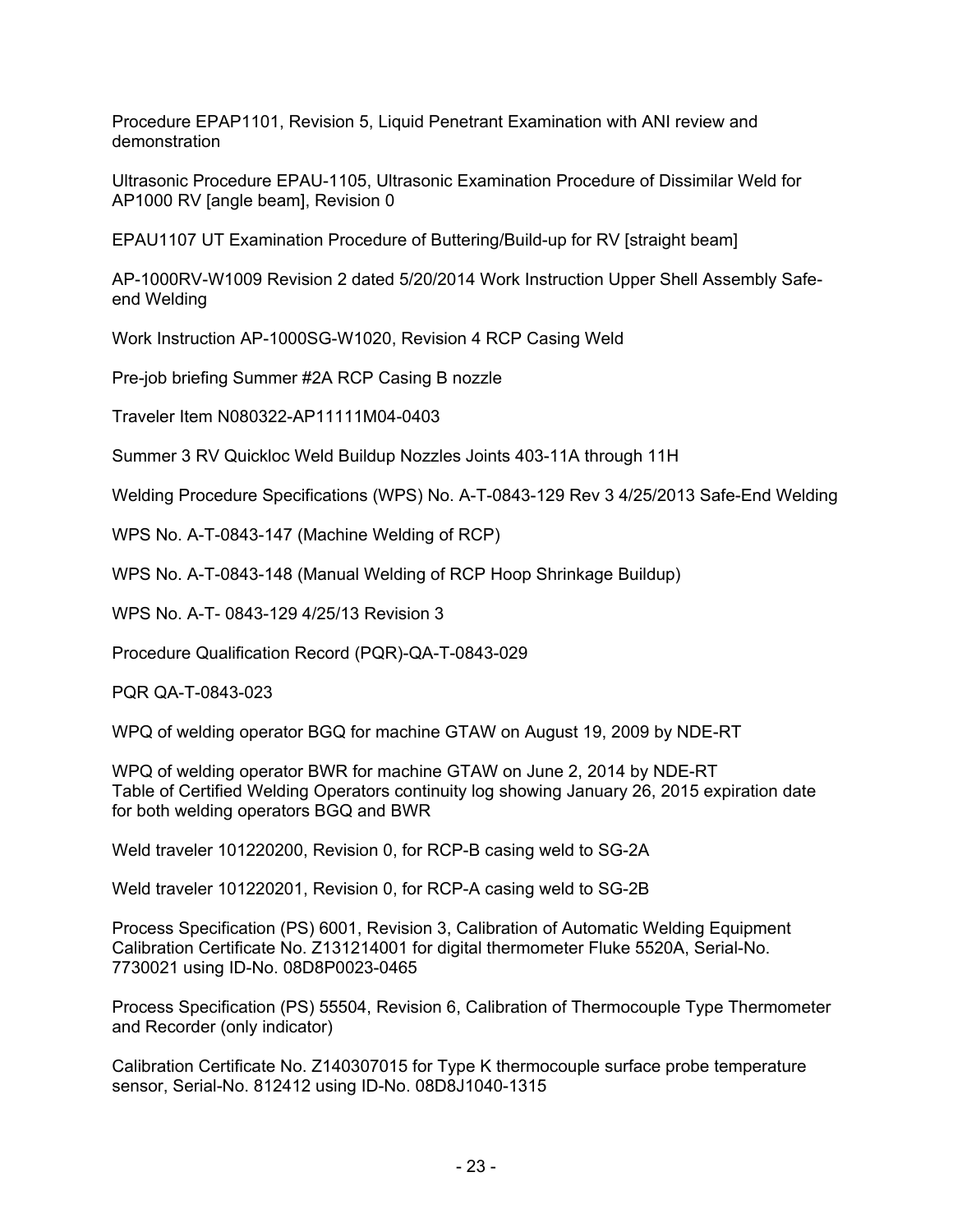Process Specification (PS) 55508, Revision 8, Calibration of Thermocouple and Thermocouple Type Temperature Sensor (including sheath type)

PWHT strip chart for VCS Unit 3 RV upper shell with Serial-No. F08697-030

PWHT strip chart for VCS Unit 3 RV lower shell with Serial-No. F09157-050

Radiographic Examination Record for VCS Unit 3 RV weld joint 401-20A for DVI nozzle to safeend

Radiographic Examination Record for VCS Unit 3 RV weld joint 201-20B for the upper shell inlet nozzle to safe-end

Radiographic Examination Record for VCS Unit 3 RV weld joint 201-20C for the upper shell inlet nozzle to safe-end

Weld traveler 101202950, Revision 0, Operation 50 for PT of Part-No. 55-101 Sherwin Incorporated Material Certificate Test Report NR13 for remover batch-no. 13NPR14, dated March 25, 2013 and certified by Nawoo Tech Ltd.

Sherwin Incorporated Material Certificate Test Report NP13 for penetrant batch-no. 13NPP14, dated March 25, 2013 and certified by Nawoo Tech Ltd.

Sherwin Incorporated Material Certificate Test Report ND13 for developer batch-no. 13NPD14, dated March 25, 2013 and certified by Nawoo Tech Ltd

## Vendor Audit and Surveys Reports

VSR-1207-11, "Doosan Survey of Apex Nuclear Equipment," July 25, 2012

VSR-1312-14, "Doosan Survey of Cotec Corporation," December 16, 2013

VSR-1203-56, "Doosan Survey of Sungil Engineering," April 12, 2012

VAR-1406-02, "Doosan Audit of Chosun Steel & Wire," July 14, 2014

VAR-1401-11, "Doosan Audit of Sam Jin Metals," January 20, 2014

VSR-1212-01, "Doosan Survey of Valinox," December 28, 2012

Lead Auditor and Auditor Qualifications

LAQR-0909-01, September 30, 2009

LAQR-1201-01, January 9, 2012

LAQR-0811-01, November 10, 2008

LAQR-1107-01, July 20, 2011

AQR-1204-03, April 19, 2013